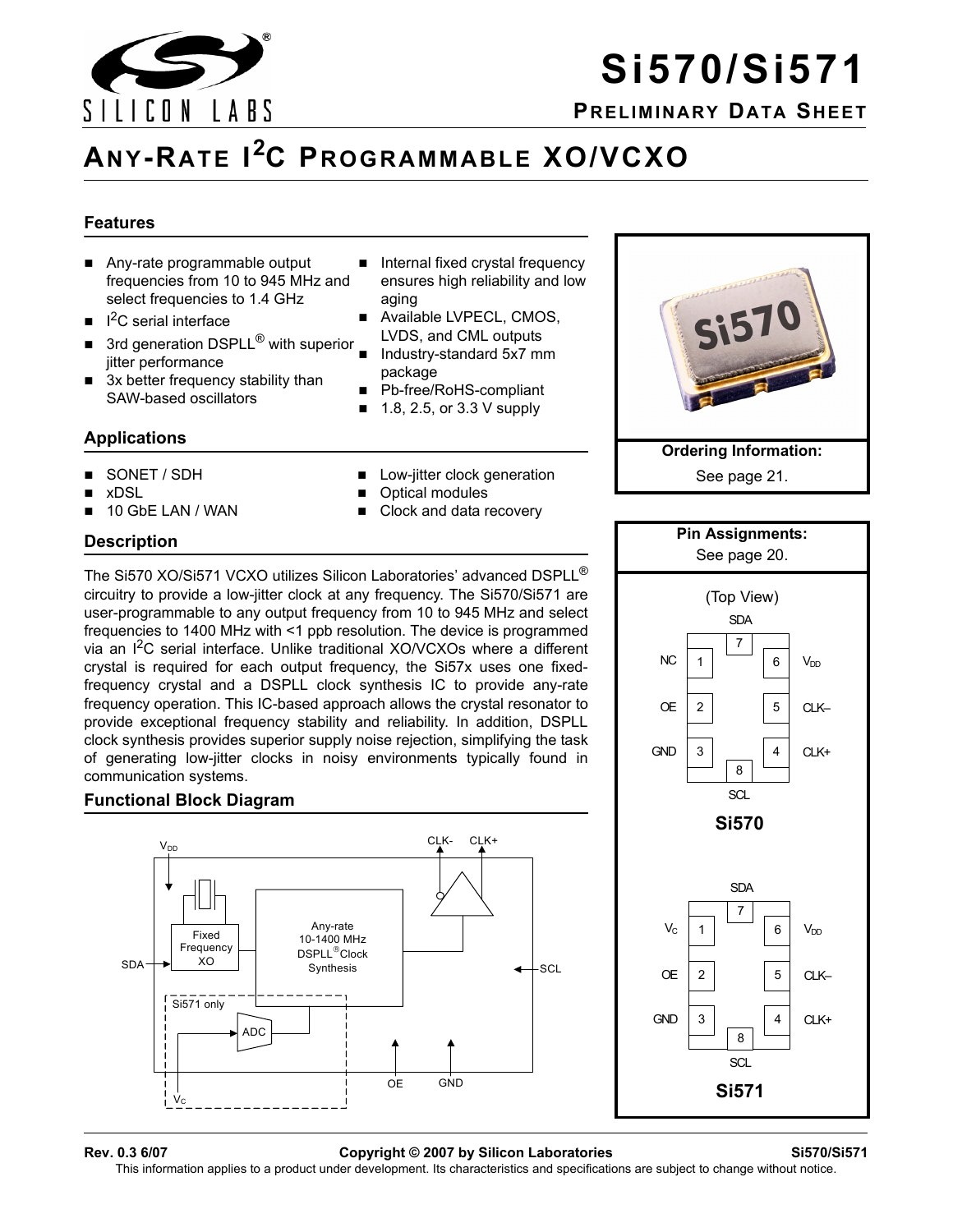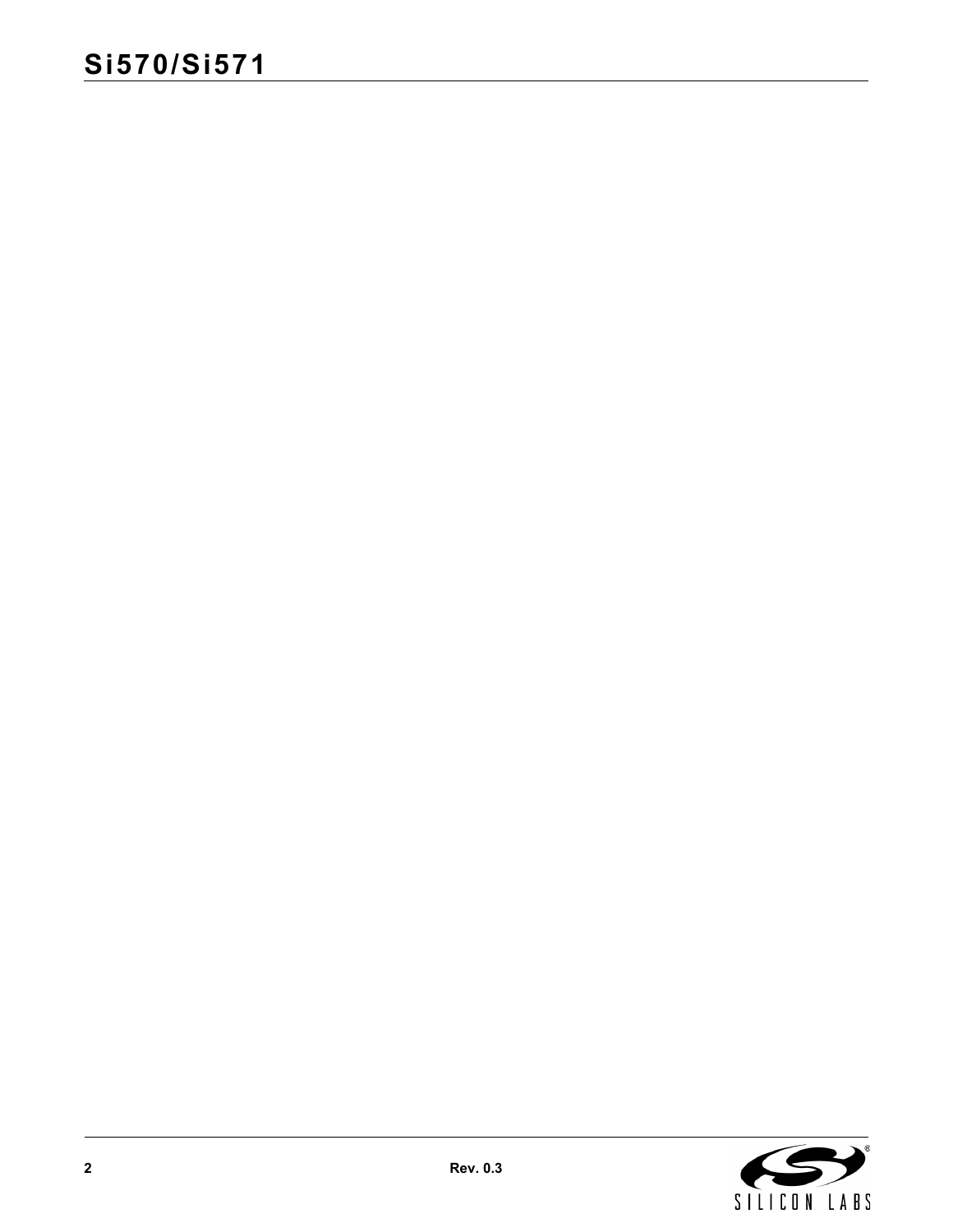### **TABLE OF CONTENTS**

### **Section Page**

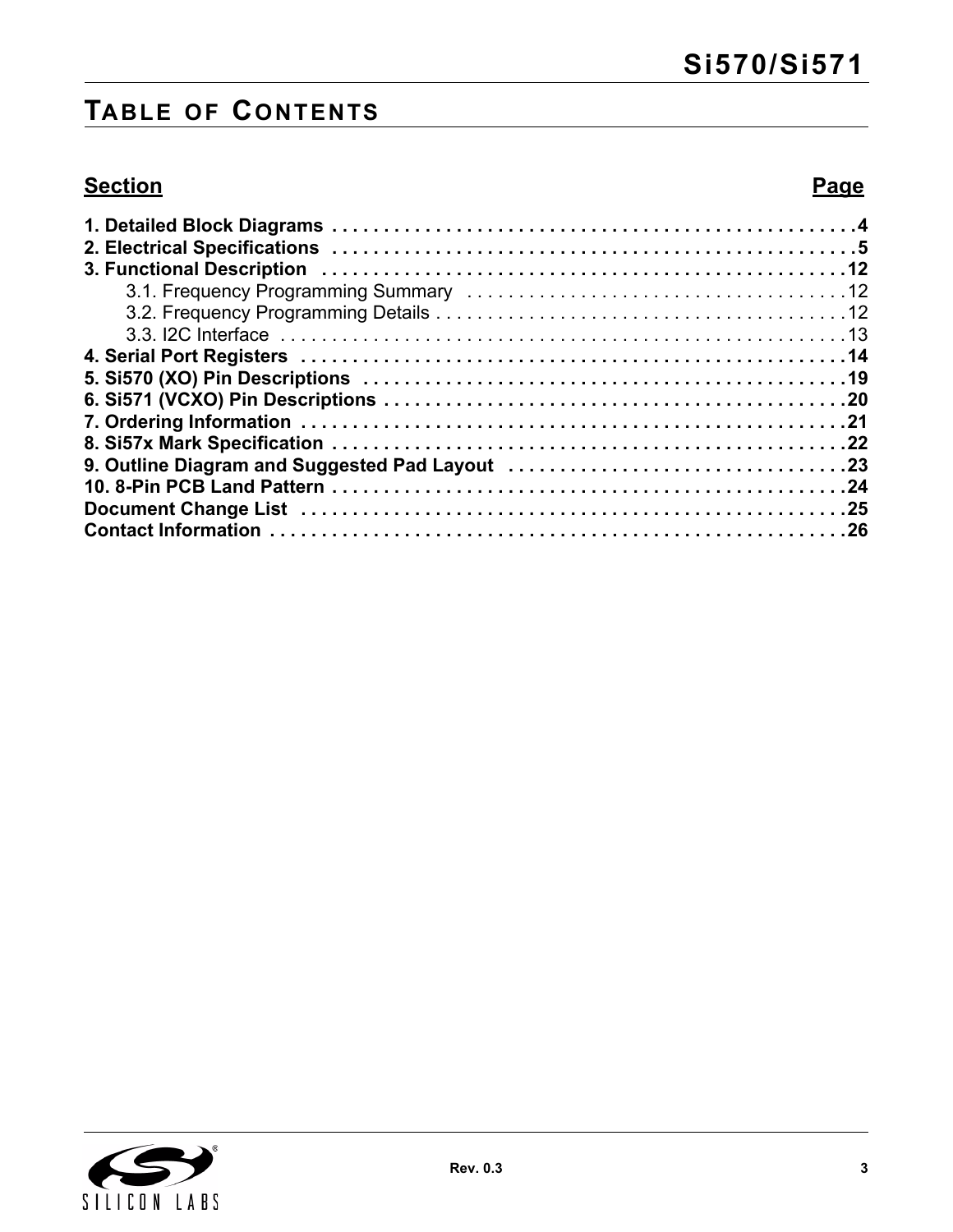### <span id="page-3-0"></span>**1. Detailed Block Diagrams**







**Figure 2. Si571 Detailed Block Diagram**

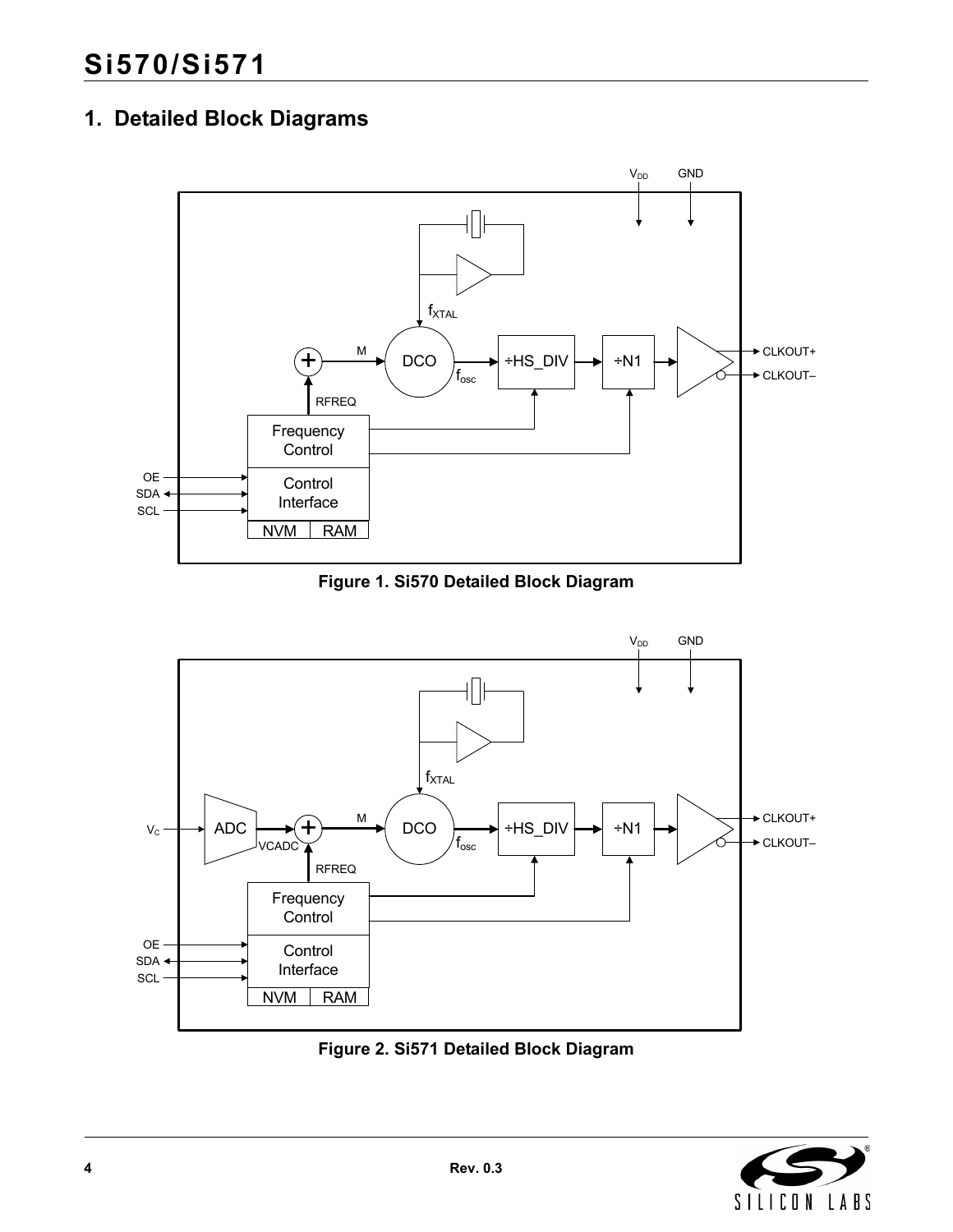### <span id="page-4-0"></span>**2. Electrical Specifications**

| <b>Parameter</b>                   | Symbol          | <b>Test Condition</b> | Min                  | <b>Typ</b> | <b>Max</b> | <b>Units</b> |
|------------------------------------|-----------------|-----------------------|----------------------|------------|------------|--------------|
|                                    |                 | 3.3 V option          | 2.97                 | 3.3        | 3.63       |              |
| Supply Voltage <sup>1</sup>        | V <sub>DD</sub> | 2.5 V option          | 2.25                 | 2.5        | 2.75       | $\vee$       |
|                                    |                 | 1.8 V option          | 1.71                 | 1.8        | 1.89       |              |
|                                    |                 | Output enabled        |                      |            |            |              |
|                                    |                 | <b>LVPECL</b>         |                      | 120        | 130        |              |
|                                    | OD              | <b>CML</b>            |                      | 108        | 117        | mA           |
| <b>Supply Current</b>              |                 | <b>LVDS</b>           |                      | 99         | 108        |              |
|                                    |                 | <b>CMOS</b>           |                      | 90         | 98         |              |
|                                    |                 | TriState mode         |                      | 60         | 75         |              |
| Output Enable $(OE)^2$             |                 | $V_{\text{IH}}$       | $0.75 \times V_{DD}$ |            |            | $\vee$       |
|                                    |                 | $V_{IL}$              |                      |            | 0.5        |              |
| <b>Operating Temperature Range</b> | $T_A$           |                       | $-40$                |            | 85         | °C           |
| Notes:                             |                 |                       |                      |            |            |              |

#### <span id="page-4-1"></span>**Table 1. Recommended Operating Conditions**

**1.** Selectable parameter specified by part number. See Section ["7. Ordering Information" on page 21](#page-20-0) for further details.

**2.** OE pin includes a 17 kΩ pullup resistor to V<sub>DD</sub> or a 17 kΩ pulldown to GND depending on the OE polarity specified in the part number. See ["7. Ordering Information" on page 21](#page-20-0).

#### <span id="page-4-2"></span>**Table 2. V<sub>C</sub> Control Voltage Input**

| <b>Parameter</b>                              | <b>Symbol</b>     | <b>Test Condition</b>       | Min   | <b>Typ</b>                          | <b>Max</b> | <b>Units</b> |
|-----------------------------------------------|-------------------|-----------------------------|-------|-------------------------------------|------------|--------------|
| Control Voltage Tuning Slope <sup>1,2,3</sup> | $K_V$             | $V_C$ 10 to 90% of $V_{DD}$ |       | 33<br>45<br>90<br>135<br>180<br>356 |            | ppm/V        |
| Control Voltage Linearity <sup>4</sup>        | $L_{\text{VC}}$   | <b>BSL</b>                  | $-5$  | ±1                                  | $+5$       | %            |
|                                               |                   | Incremental                 | $-10$ | ±5                                  | $+10$      |              |
| <b>Modulation Bandwidth</b>                   | <b>BW</b>         |                             | 9.3   | 10.0                                | 10.7       | kHz          |
| $VC$ Input Impedance                          | $Z_{\text{VC}}$   |                             | 500   |                                     |            | kΩ           |
| Nominal Control Voltage                       | V <sub>CNOM</sub> | $\circledR$ f <sub>O</sub>  |       | V <sub>DD</sub> /2                  |            | V            |
| <b>Control Voltage Tuning Range</b>           | $V_C$             |                             | 0     |                                     | $V_{DD}$   | V            |

**Notes:**

**1.** Positive slope; selectable option by part number. See ["7. Ordering Information" on page 21.](#page-20-0)

**2.** For best jitter and phase noise performance, always choose the smallest  $K_V$  that meets the application's minimum APR requirements. See "AN266: VCXO Tuning Slope (K<sub>V</sub>), Stability, and Absolute Pull Range (APR)" for more information.

**3.**  $K_V$  variation is  $\pm 10\%$  of typical values.

**4.** BSL determined from deviation from best straight line fit with V<sub>C</sub> ranging from 10 to 90% of V<sub>DD</sub>. Incremental slope determined with  $V_C$  ranging from 10 to 90% of  $V_{DD}$ .

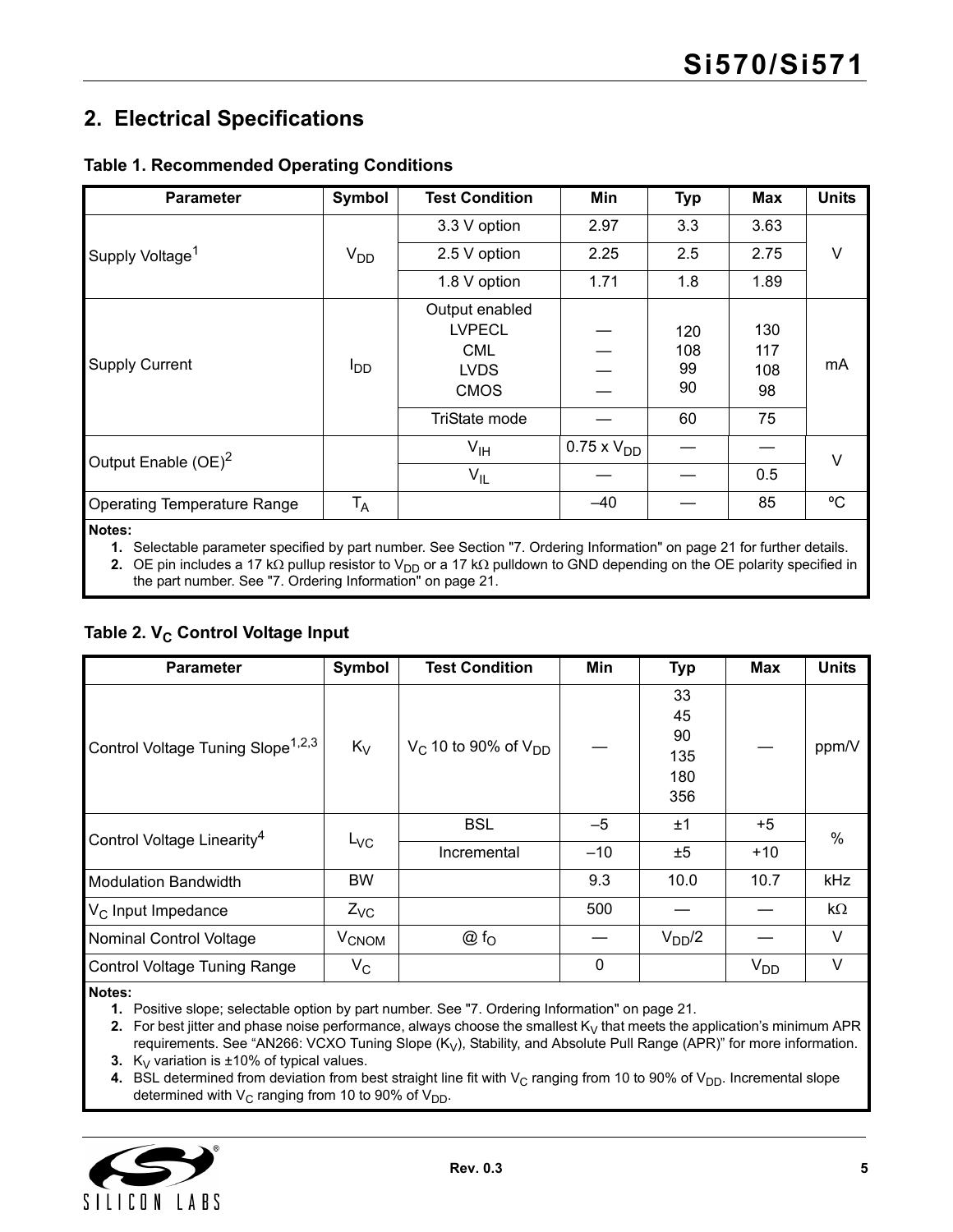#### **Table 3. CLK± Output Frequency Characteristics**

| <b>Parameter</b>                     | <b>Symbol</b> | <b>Test Condition</b>             | Min                      | <b>Typ</b> | Max                      | <b>Units</b> |
|--------------------------------------|---------------|-----------------------------------|--------------------------|------------|--------------------------|--------------|
| Programmable Frequency               |               | LVPECL/LVDS/CML                   | 10                       |            | 945                      | <b>MHz</b>   |
| Range <sup>1,2,3</sup>               | $f_{\rm O}$   | <b>CMOS</b>                       | 10                       |            | 160                      |              |
| Temperature Stability <sup>1,4</sup> |               | $T_A = -40$ to +85 °C             | $-20$<br>$-50$<br>$-100$ |            | $+20$<br>$+50$<br>$+100$ | ppm          |
| Aging                                | $f_a$         | Frequency drift over first year   |                          |            | ±3                       | ppm          |
|                                      |               | Frequency drift over 15 year life |                          |            | ±10                      | ppm          |
| Total Stability                      |               | Temp stability = $\pm 20$ ppm     |                          |            | ±31.5                    | ppm          |
|                                      |               | Temp stability = $\pm 50$ ppm     |                          |            | ±61.5                    | ppm          |
| Absolute Pull Range <sup>1,4</sup>   | <b>APR</b>    |                                   | ±25                      |            | ±375                     | ppm          |
| Power up Time <sup>5</sup>           | tosc          |                                   |                          |            | 10                       | ms           |
| Settling Time after Frequency        |               | $f_1$ within ±100 ppm of $f_0$    |                          |            | 100                      | μs           |
| Change                               | $t_{FRQ}$     | $f_1 > \pm 100$ ppm of $f_0$      |                          |            | 10                       | ms           |

**Notes:**

**1.** See Section ["7. Ordering Information" on page 21](#page-20-0) for further details.

**2.** Specified at time of order by part number. Also available in frequencies from 970 to 1134 MHz and 1213 to 1417 MHz.

**3.** Nominal output frequency set by  $V_{\text{CNOM}} = 1/2 \times V_{\text{DD}}$ .

**4.** Selectable parameter specified by part number.

**5.** Time from power up or tristate mode to  $f_{\text{O}}$ .

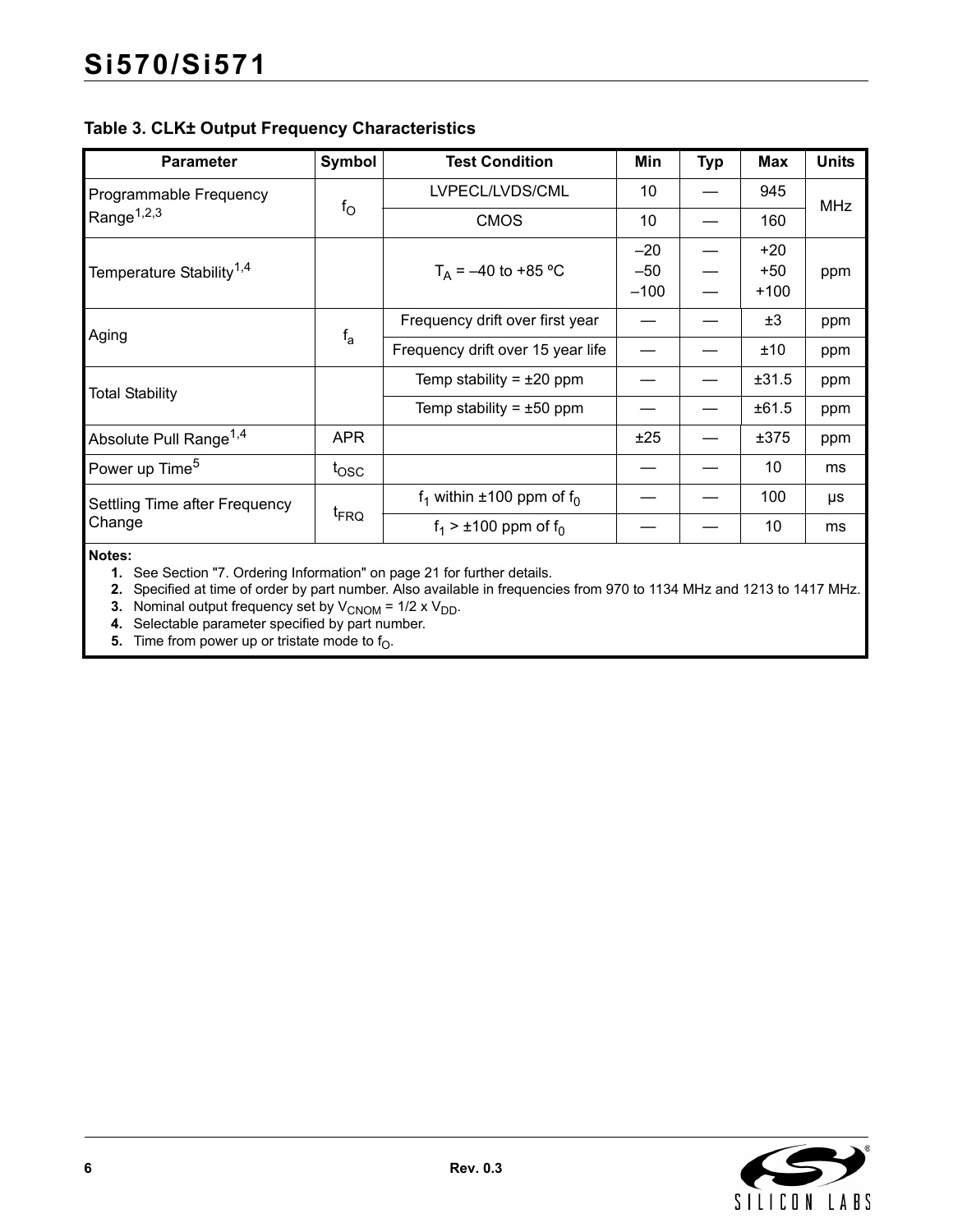| <b>Parameter</b>                                                                                                                            | Symbol          | <b>Test Condition</b>                                                              | Min              | <b>Typ</b>      | Max             | <b>Units</b>    |
|---------------------------------------------------------------------------------------------------------------------------------------------|-----------------|------------------------------------------------------------------------------------|------------------|-----------------|-----------------|-----------------|
| LVPECL Output Option <sup>1</sup>                                                                                                           | $V_{\rm O}$     | mid-level                                                                          | $V_{DD} - 1.42$  |                 | $V_{DD}$ – 1.25 | $\vee$          |
|                                                                                                                                             | $V_{OD}$        | swing (diff)                                                                       | 1.1              | —               | 1.9             | $V_{PP}$        |
|                                                                                                                                             | $V_{SE}$        | swing (single-ended)                                                               | 0.55             |                 | 0.95            | $V_{PP}$        |
| LVDS Output Option <sup>2</sup>                                                                                                             | $V_{\rm O}$     | mid-level                                                                          | 1.125            | 1.20            | 1.275           | V               |
|                                                                                                                                             | V <sub>OD</sub> | swing (diff)                                                                       | 0.5              | 0.7             | 0.9             | V <sub>PP</sub> |
| CML Output Option <sup>2</sup>                                                                                                              | $V_{\rm O}$     | mid-level                                                                          |                  | $V_{DD} - 0.75$ |                 | V               |
|                                                                                                                                             | $V_{OD}$        | swing (diff)                                                                       | 0.70             | 0.95            | 1.20            | $V_{PP}$        |
| CMOS Output Option <sup>3</sup>                                                                                                             | $V_{OH}$        | $I_{OH} = 32 \text{ mA}$                                                           | $0.8 \times VDD$ |                 | $V_{DD}$        | $\vee$          |
|                                                                                                                                             | $V_{OL}$        | $I_{OL}$ = 32 mA                                                                   |                  |                 | 0.4             |                 |
|                                                                                                                                             |                 | LVPECL/LVDS/CML                                                                    |                  |                 | 350             | ps              |
| Rise/Fall time (20/80%)                                                                                                                     | $t_{R, t_F}$    | CMOS with $C_1 = 15$ pF                                                            |                  | 1               |                 | ns              |
| Symmetry (duty cycle)                                                                                                                       | <b>SYM</b>      | LVPECL: $V_{DD}$ – 1.3 V (diff)<br>LVDS:<br>$1.25 V$ (diff)<br>CMOS:<br>$V_{DD}/2$ | 45               |                 | 55              | $\%$            |
| Notes:<br>1. 50 $\Omega$ to $V_{DD}$ – 2.0 V.<br>2. R <sub>term</sub> = 100 $\Omega$ (differential).<br>$\Omega$ $\Omega$ $\Omega$ $\Omega$ |                 |                                                                                    |                  |                 |                 |                 |

<span id="page-6-0"></span>**Table 4. CLK± Output Levels and Symmetry**

**3.**  $C_L = 15 \text{ pF}$ 

#### <span id="page-6-1"></span>**Table 5. CLK± Output Phase Jitter (Si570)**

| <b>Parameter</b>                                                                          | Symbol            | <b>Test Condition</b>     | Min | Typ  | Max  | <b>Units</b> |  |  |
|-------------------------------------------------------------------------------------------|-------------------|---------------------------|-----|------|------|--------------|--|--|
| Phase Jitter (RMS)*                                                                       | $\phi_{\text{J}}$ | 12 kHz to 20 MHz (OC-48)  |     | 0.25 | 0.40 | ps           |  |  |
| for $F_{\text{OUT}} \geq 500 \text{ MHz}$                                                 |                   | 50 kHz to 80 MHz (OC-192) |     | 0.26 | 0.37 |              |  |  |
| Phase Jitter (RMS)*                                                                       | $\phi_{\rm J}$    | 12 kHz to 20 MHz (OC-48)  |     | 0.36 | 0.50 | ps           |  |  |
| for $F_{\text{OUT}}$ of 125 to 500 MHz                                                    |                   | 50 kHz to 20 MHz (OC-192) |     | 0.34 | 0.42 |              |  |  |
| <b>Note:</b> Differential Modes: LVPECL/LVDS/CML. Refer to AN256 for further information. |                   |                           |     |      |      |              |  |  |

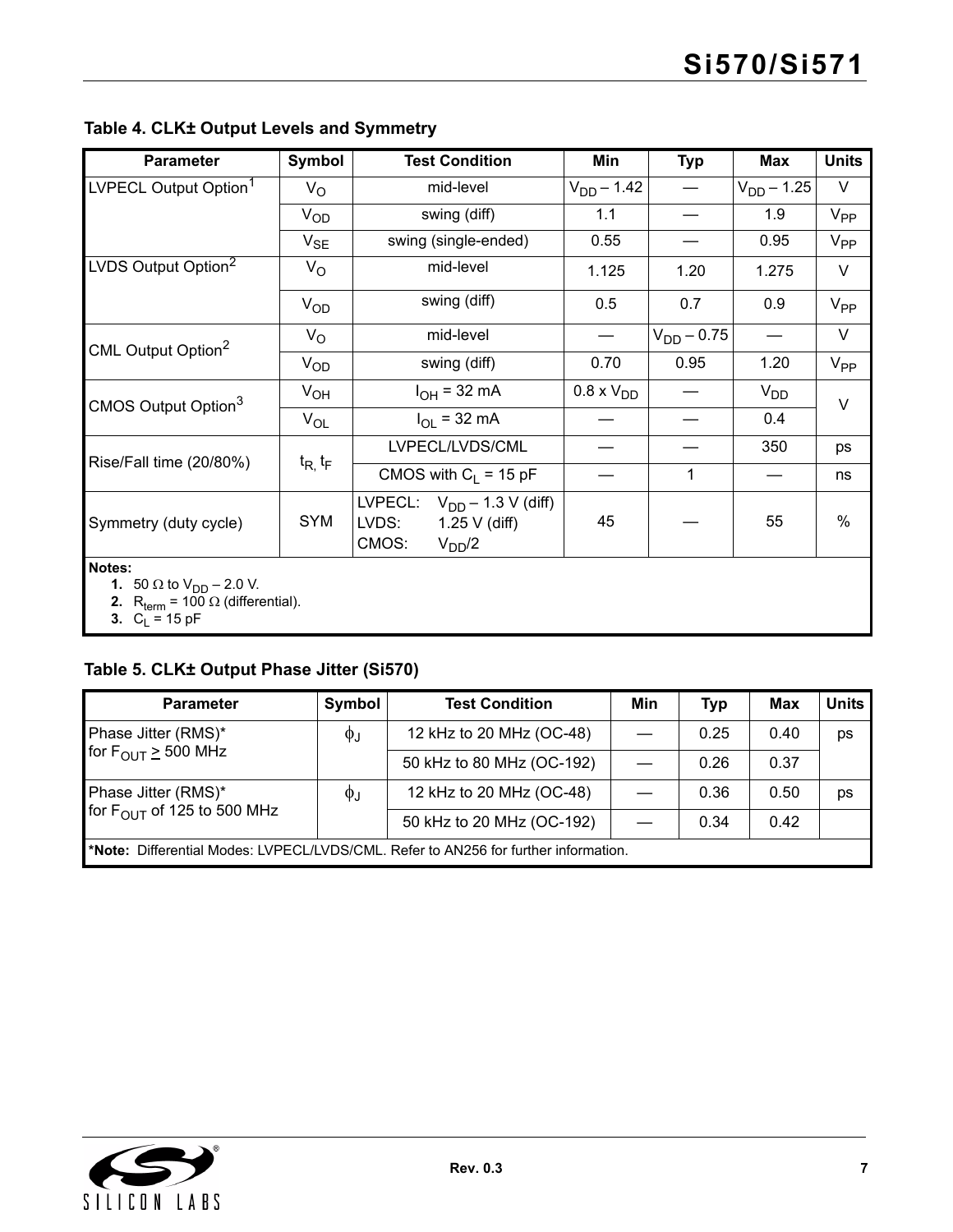#### <span id="page-7-0"></span>**Table 6. CLK± Output Phase Jitter (Si571)**

| <b>Parameter</b>                    | Symbol     | <b>Test Condition</b>     | Min | <b>Typ</b> | <b>Max</b> | <b>Units</b> |
|-------------------------------------|------------|---------------------------|-----|------------|------------|--------------|
| Phase Jitter (RMS) <sup>1,2,3</sup> | $\phi_{J}$ | $Kv = 33$ ppm/V           |     |            |            | ps           |
| for $F_{OUT} \geq 500$ MHz          |            | 12 kHz to 20 MHz (OC-48)  |     | 0.26       |            |              |
|                                     |            | 50 kHz to 80 MHz (OC-192) |     | 0.26       |            |              |
|                                     |            | $Kv = 45$ ppm/V           |     |            |            |              |
|                                     |            | 12 kHz to 20 MHz (OC-48)  |     | 0.27       |            |              |
|                                     |            | 50 kHz to 80 MHz (OC-192) |     | 0.26       |            |              |
|                                     |            | $Kv = 90$ ppm/V           |     |            |            |              |
|                                     |            | 12 kHz to 20 MHz (OC-48)  |     | 0.32       |            |              |
|                                     |            | 50 kHz to 80 MHz (OC-192) |     | 0.26       |            |              |
|                                     |            | $Kv = 135$ ppm/V          |     |            |            |              |
|                                     |            | 12 kHz to 20 MHz (OC-48)  |     | 0.40       |            |              |
|                                     |            | 50 kHz to 80 MHz (OC-192) |     | 0.27       |            |              |
|                                     |            | $Kv = 180$ ppm/V          |     |            |            |              |
|                                     |            | 12 kHz to 20 MHz (OC-48)  |     | 0.49       |            |              |
|                                     |            | 50 kHz to 80 MHz (OC-192) |     | 0.28       |            |              |
|                                     |            | $Kv = 356$ ppm/V          |     |            |            |              |
|                                     |            | 12 kHz to 20 MHz (OC-48)  |     | 0.87       |            |              |
|                                     |            | 50 kHz to 80 MHz (OC-192) |     | 0.33       |            |              |

#### **Notes:**

**1.** Differential Modes: LVPECL/LVDS/CML. Refer to AN255, AN256, and AN266 for further information.

**2.** For best jitter and phase noise performance, always choose the smallest  $K_V$  that meets the application's minimum APR requirements. See "AN266: VCXO Tuning Slope  $(K_V)$ , Stability, and Absolute Pull Range (APR)" for more information.

**3.** See "AN255: Replacing 622 MHz VCSO devices with the Si550 VCXO" for comparison highlighting power supply rejection (PSR) advantage of Si55x versus SAW-based solutions.

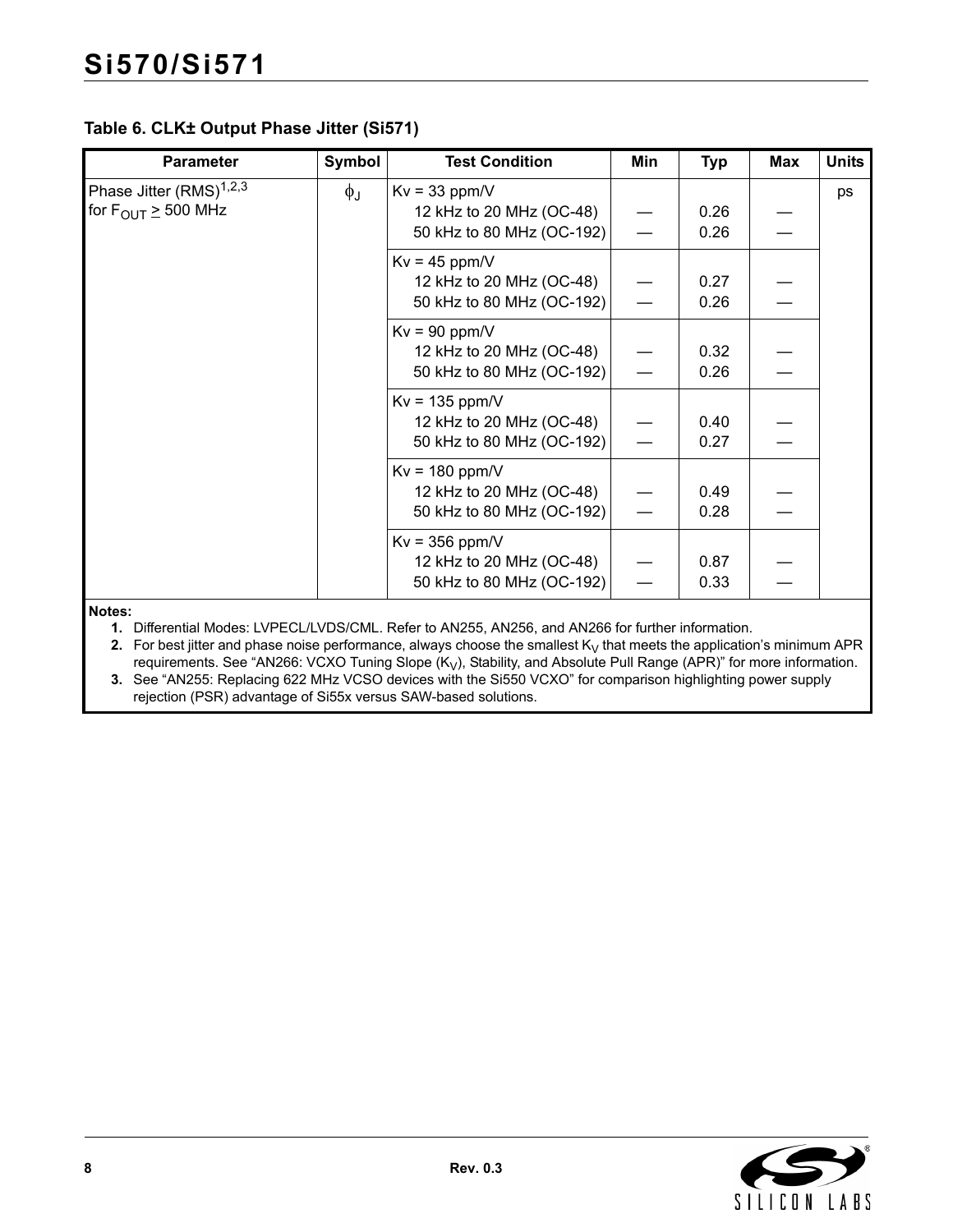#### **Table 6. CLK± Output Phase Jitter (Si571) (Continued)**

| <b>Parameter</b>                       | Symbol         | <b>Test Condition</b>     | Min | <b>Typ</b> | Max | <b>Units</b> |
|----------------------------------------|----------------|---------------------------|-----|------------|-----|--------------|
| Phase Jitter (RMS) <sup>1,2,3</sup>    | $\phi_{\rm J}$ | $Kv = 33$ ppm/V           |     |            |     | ps           |
| for $F_{\text{OUT}}$ of 125 to 500 MHz |                | 12 kHz to 20 MHz (OC-48)  |     | 0.37       |     |              |
|                                        |                | 50 kHz to 80 MHz (OC-192) |     | 0.33       |     |              |
|                                        |                | $Kv = 45$ ppm/V           |     |            |     |              |
|                                        |                | 12 kHz to 20 MHz (OC-48)  |     | 0.37       |     |              |
|                                        |                | 50 kHz to 80 MHz (OC-192) |     | 0.33       |     |              |
|                                        |                | $Kv = 90$ ppm/V           |     |            |     |              |
|                                        |                | 12 kHz to 20 MHz (OC-48)  |     | 0.43       |     |              |
|                                        |                | 50 kHz to 80 MHz (OC-192) |     | 0.34       |     |              |
|                                        |                | $Kv = 135$ ppm/V          |     |            |     |              |
|                                        |                | 12 kHz to 20 MHz (OC-48)  |     | 0.50       |     |              |
|                                        |                | 50 kHz to 80 MHz (OC-192) |     | 0.34       |     |              |
|                                        |                | $Kv = 180$ ppm/V          |     |            |     |              |
|                                        |                | 12 kHz to 20 MHz (OC-48)  |     | 0.59       |     |              |
|                                        |                | 50 kHz to 80 MHz (OC-192) |     | 0.35       |     |              |
|                                        |                | $Kv = 356$ ppm/V          |     |            |     |              |
|                                        |                | 12 kHz to 20 MHz (OC-48)  |     | 1.00       |     |              |
|                                        |                | 50 kHz to 80 MHz (OC-192) |     | 0.39       |     |              |

#### **Notes:**

**1.** Differential Modes: LVPECL/LVDS/CML. Refer to AN255, AN256, and AN266 for further information.

**2.** For best jitter and phase noise performance, always choose the smallest  $K<sub>V</sub>$  that meets the application's minimum APR requirements. See "AN266: VCXO Tuning Slope  $(K_V)$ , Stability, and Absolute Pull Range (APR)" for more information. **3.** See "AN255: Replacing 622 MHz VCSO devices with the Si550 VCXO" for comparison highlighting power supply

rejection (PSR) advantage of Si55x versus SAW-based solutions.

#### <span id="page-8-0"></span>**Table 7. CLK± Output Period Jitter**

| <b>Parameter</b>                                                                                                                                                    | Symbol      | <b>Test Condition</b> | Min | <b>Typ</b> | Max | Units l |  |  |  |
|---------------------------------------------------------------------------------------------------------------------------------------------------------------------|-------------|-----------------------|-----|------------|-----|---------|--|--|--|
| Period Jitter*                                                                                                                                                      |             | <b>RMS</b>            |     | 2          |     |         |  |  |  |
|                                                                                                                                                                     | <b>JPER</b> | Peak-to-Peak          |     | 14         |     | ps      |  |  |  |
| *Note: Any output mode, including CMOS, LVPECL, LVDS, CML. N = 1000 cycles. Refer to "AN279: Estimating Period Jitter<br>from Phase Noise" for further information. |             |                       |     |            |     |         |  |  |  |

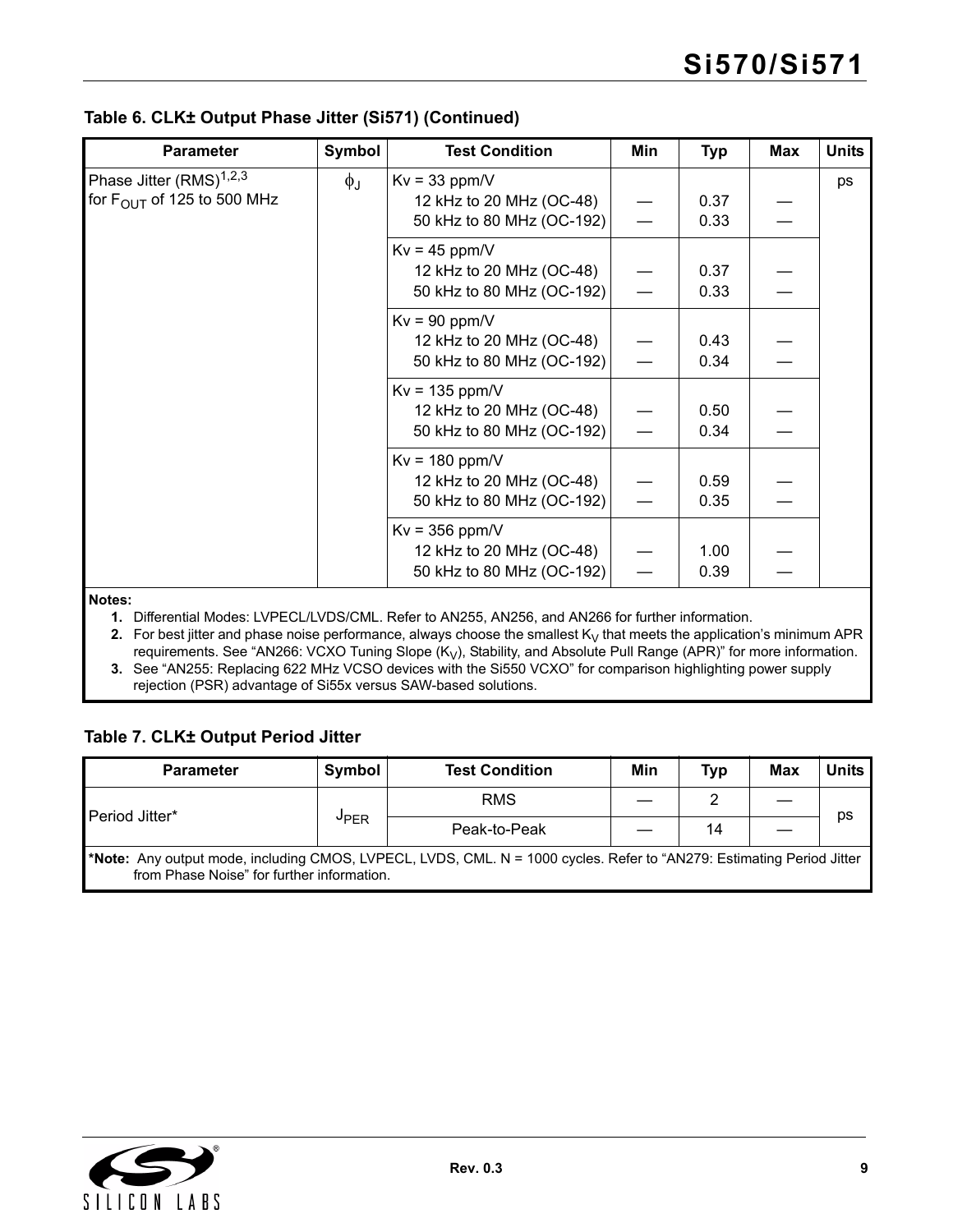| 120.00 MHz<br><b>LVDS</b> | 156.25 MHz<br><b>LVPECL</b> | 622.08 MHz<br><b>LVPECL</b> | <b>Units</b> |
|---------------------------|-----------------------------|-----------------------------|--------------|
| $-112$                    | $-105$                      | $-97$                       |              |
| $-122$                    | $-122$                      | $-107$                      |              |
| $-132$                    | $-128$                      | $-116$                      |              |
| $-137$                    | $-135$                      | $-121$                      | dBc/Hz       |
| $-144$                    | $-144$                      | $-134$                      |              |
| $-150$                    | $-147$                      | $-146$                      |              |
| n/a                       | n/a                         | $-148$                      |              |
|                           |                             |                             |              |

#### **Table 8. Typical CLK± Output Phase Noise (Si570)**

#### **Table 9. Typical CLK± Output Phase Noise (Si571)**

| <b>Offset Frequency</b> | 74.25 MHz<br>90 ppm/V<br><b>LVPECL</b> | 491.52 MHz<br>45 ppm/V<br><b>LVPECL</b> | 622.08 MHz<br>135 ppm/ $V$<br><b>LVPECL</b> | <b>Units</b> |
|-------------------------|----------------------------------------|-----------------------------------------|---------------------------------------------|--------------|
| 100 Hz                  | $-87$                                  | $-75$                                   | $-65$                                       |              |
| 1 kHz                   | $-114$                                 | $-100$                                  | $-90$                                       |              |
| $10$ kHz                | $-132$                                 | $-116$                                  | $-109$                                      |              |
| 100 kHz                 | $-142$                                 | $-124$                                  | $-121$                                      | dBc/Hz       |
| 1 MHz                   | $-148$                                 | $-135$                                  | $-134$                                      |              |
| 10 MHz                  | $-150$                                 | $-146$                                  | $-146$                                      |              |
| 100 MHz                 | n/a                                    | $-147$                                  | $-147$                                      |              |

#### <span id="page-9-0"></span>**Table 10. Absolute Maximum Ratings**

| <b>Parameter</b>                                           | Symbol        | Rating                          | <b>Units</b> |
|------------------------------------------------------------|---------------|---------------------------------|--------------|
| <b>Supply Voltage</b>                                      | $V_{DD}$      | $-0.5$ to $+3.8$                | Volts        |
| Input Voltage                                              | Vı            | $-0.5$ to V <sub>DD</sub> + 0.3 | Volts        |
| Storage Temperature                                        | $T_S$         | $-55$ to $+125$                 | °C           |
| ESD Sensitivity (HBM, per JESD22-A114)                     | <b>ESD</b>    | >2500                           | Volts        |
| Soldering Temperature (lead-free profile)                  | <b>I</b> PEAK | 260                             | °C           |
| Soldering Temperature Time $@T_{PFAK}$ (lead-free profile) | tр            | $20 - 40$                       | seconds      |

**Notes:**

**1.** Stresses beyond the absolute maximum ratings may cause permanent damage to the device. Functional operation or specification compliance is not implied at these conditions.

**2.** [The device is compliant with JEDEC J-STD-020C. Refer to Si5xx Packaging FAQ available for download at](http://www.silabs.com/VCXO)  www.silabs.com/VCXO for further information, including soldering profiles.

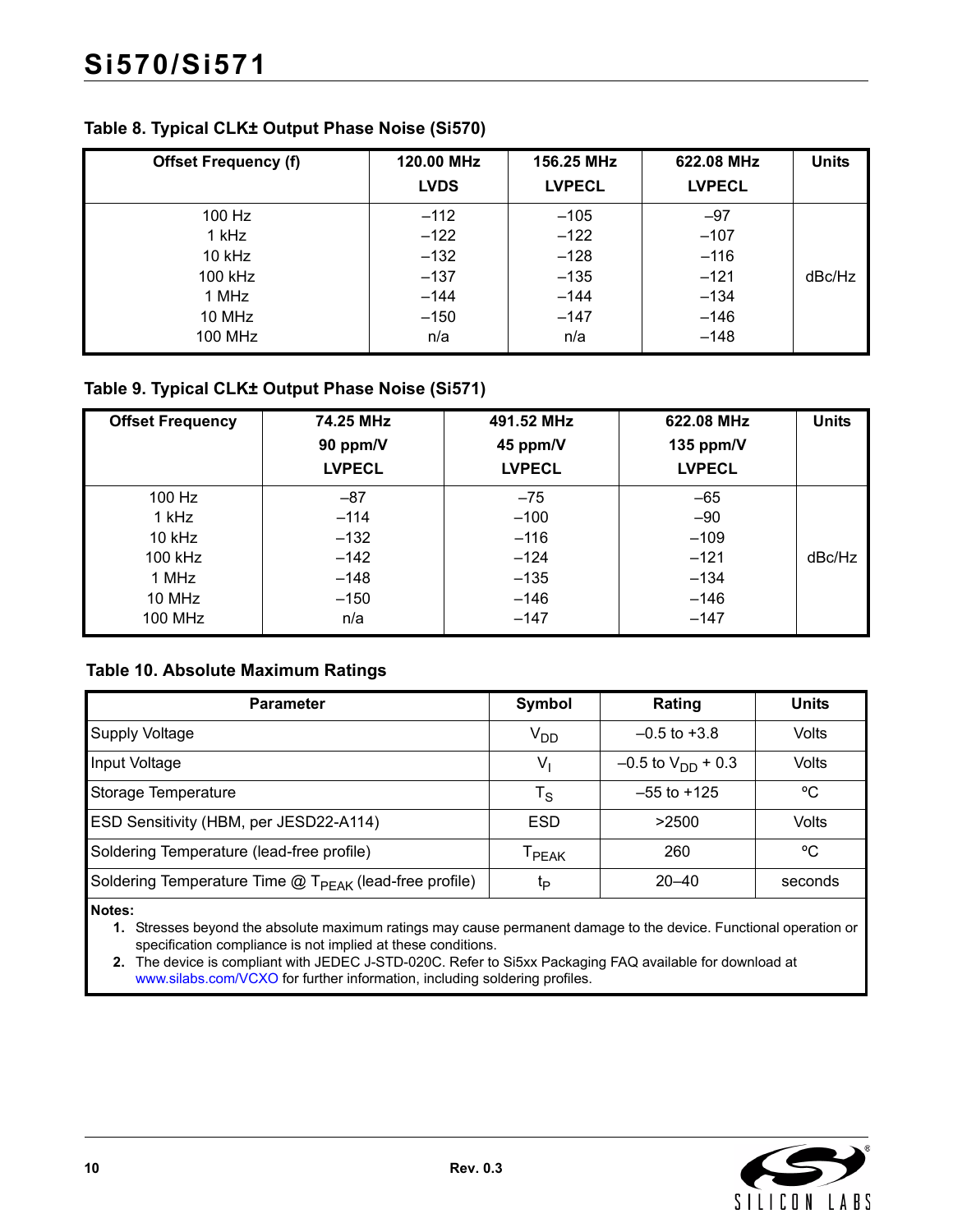#### **Table 11. Environmental Compliance**

The Si570/571 meets the following qualification test requirements.

| <b>Parameter</b>              | <b>Conditions/Test Method</b> |
|-------------------------------|-------------------------------|
| <b>Mechanical Shock</b>       | MIL-STD-883F, Method 2002.3 B |
| <b>Mechanical Vibration</b>   | MIL-STD-883F, Method 2007.3 A |
| Solderability                 | MIL-STD-883F, Method 203.8    |
| <b>Gross &amp; Fine Leak</b>  | MIL-STD-883F, Method 1014.7   |
| <b>Resistance to Solvents</b> | MIL-STD-883F, Method 2016     |

#### <span id="page-10-0"></span>**Table 12. Programming Constraints**

(V<sub>DD</sub> = 3.3 V ±10%, T<sub>A</sub> = –40 to 85 °C)

| <b>Parameter</b>                    | Symbol           | <b>Test Condition</b>               | Min    | <b>Typ</b> | <b>Max</b> | Unit       |
|-------------------------------------|------------------|-------------------------------------|--------|------------|------------|------------|
|                                     |                  | HS DIV $x$ N1 $>$ = 6               | 10     |            | 945        | <b>MHz</b> |
| <b>Output Frequency</b>             | CKO <sub>F</sub> | HS DIV $x$ N1 = 5<br>$N1 = 1$       | 970    |            | 1134       | <b>MHz</b> |
|                                     |                  | HS $DIV = 4$<br>$N1 = 1$            | 1.2125 |            | 1.4175     | <b>GHz</b> |
| M and RFREQ Value LSB<br>Resolution | $M_{RES}$        | 114.285 MHz<br>3rd Overtone Crystal |        | 0.09       |            | ppb        |
| Internal Oscillator Frequency       | $f_{\rm{OSC}}$   |                                     | 4850   |            | 5670       | <b>MHz</b> |
| Unfreeze to NewFreq Delay           |                  |                                     |        |            | 10         | ms         |

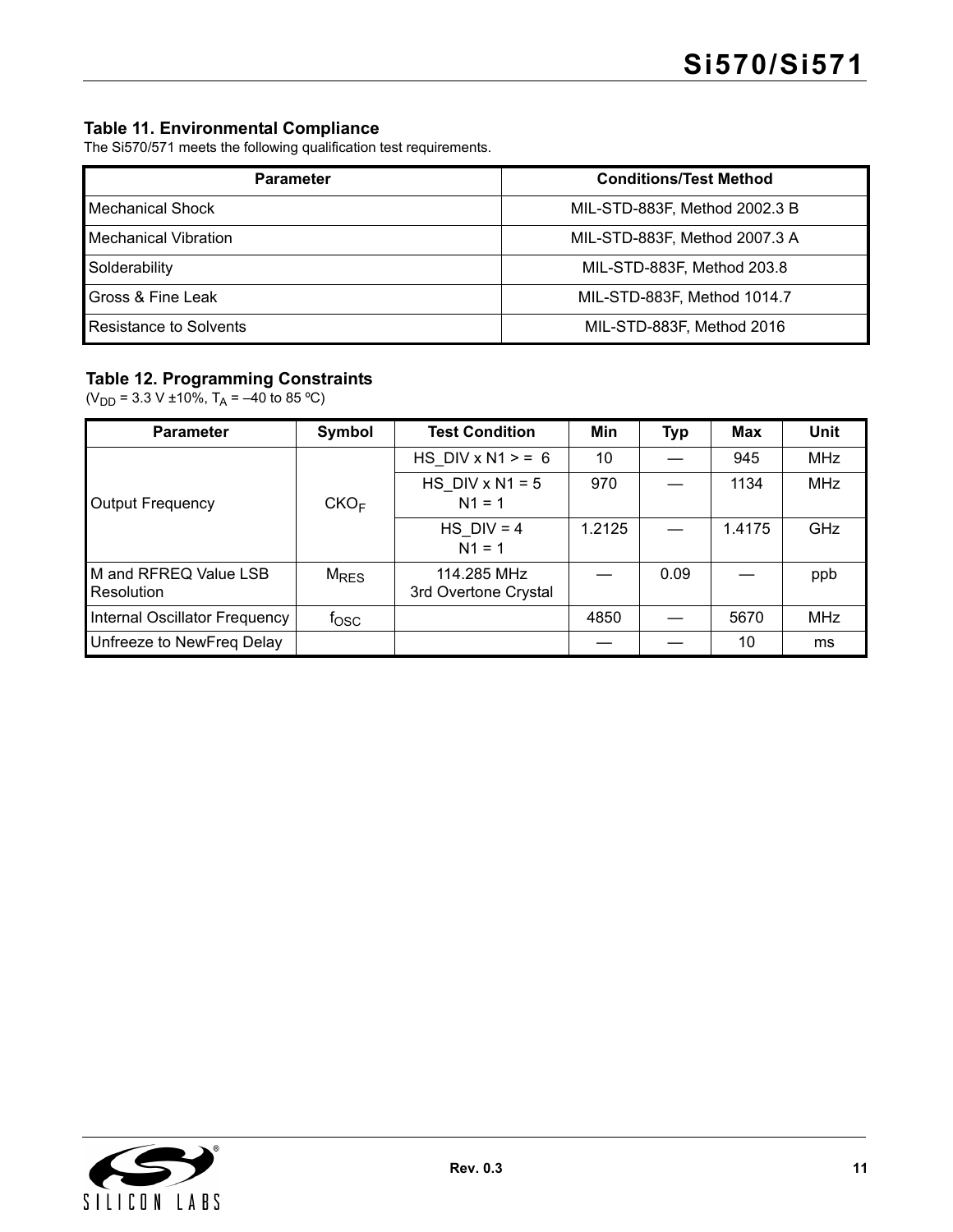### <span id="page-11-0"></span>**3. Functional Description**

The Si570 XO and the Si571 VCXO are low-jitter, programmable oscillators ideally suited for applications requiring multiple frequencies. The Si57x can be programmed to generate any output clock rate between 10 and 1.4 GHz with <1 ppb resolution. Output jitter performance exceeds the strict requirements of highspeed communication systems including OC-48/OC-192 and 10 Gigabit Ethernet.

The Si57x employs Silicon Laboratories' thirdgeneration digital signal processing based phaselocked loop (DSPLL<sup>®</sup>) technology providing excellent jitter performance, digital programmability, and stability while requiring minimal external components. At the core of the Si57x is a digitally-controlled oscillator (DCO) based on DSPLL technology that is driven by a digital frequency control word and produces a low-jitter output clock. (See ["1. Detailed Block Diagrams" on](#page-3-0) [page 4](#page-3-0).)

#### <span id="page-11-1"></span>**3.1. Frequency Programming Summary**

The output frequency is determined by programming the output dividers (HS\_DIV and N1) and the fine frequency control value (RFREQ). The value programmed into RFREQ is a high-resolution 38-bit value that adjusts the DCO frequency in a range from 4.85 to 5.67 GHz. The output of the DCO is divided down by HS\_DIV and N1 to produce the desired output frequency. The 38-bit length of RFREQ provides an output frequency resolution of better than 1 ppb.

#### <span id="page-11-2"></span>**3.2. Frequency Programming Details**

Programming consists of the following basic steps: deriving the actual crystal frequency, choosing new output dividers (HS DIV & N1), calculating a new frequency multiplier (RFREQ), and writing the new frequency set into the device (HS\_DIV, N1, and RFREQ).

#### **3.2.1. Selecting the Correct Output Dividers**

By listing all of the combinations of HS\_DIV and N1, one can choose the output divider set with the lowest power within the allowed internal oscillator frequency range as specified in [Table 12](#page-10-0). The sets of dividers should be sorted to minimize  $f_{\rm osc}$  for power dissipation and to minimize N1 divider's power consumption. Silicon Laboratories' Si57x software automatically provides this optimization and returns the smallest HS\_DIV x N1 combination with the highest HS\_DIV value.

#### **3.2.2. Calculating the Reference Frequency Multiplier (RFREQ)**

RFREQ is a binary representation of the reference frequency multiplier and is 38 bits in length. To convert from a decimal number to the binary number RFREQ must be broken into two parts: the integer portion and the fractional portion. The first 10 most-significant-bits (MSBs) of RFREQ represent the integer portion, and the lower 28 least-significant-bits (LSB's) represent the fractional portion. The integer portion can be converted directly from decimal to binary (e.g. decimal 43 = hexadecimal 02Bh--the leading nibble only occupies two bits of RFREQ). The fractional portion should be made into an integer by multiplying by  $2^{28}$ and truncating (or rounding) the result as follows:

(e.g. 0.54587216\*2^28 = 146531442.18730496; then, truncate to 146531442). The truncated value can then be converted to binary (e.g. decimal 146531442 = hexadecimal 8BBE472h). The resulting binary RFREQ for 43.54587216 is 02B8BBE472h (02Bh concatenated with 8BBE472h).

#### <span id="page-11-3"></span>**3.2.3. Programming Procedure**

The following steps must be followed to set a new output frequency:

- 1. Read the frequency configuration (RFREQ, HS\_DIV, and N1) from the device after power-up or reset.
- 2. Calculate the actual nominal crystal frequency  $(f_{\text{XTAL}})$  as:  $(f_{\text{XTAL}} = f_0 \times \text{HS}$  DIV x N1)/RFREQ where  $f_0$  is the nominal output frequency.
- 3. Choose new output frequency  $(f_1)$ .
- 4. Choose the output dividers (HS\_DIV and N1) for the new output frequency by ensuring the DCO oscillation frequency  $(f<sub>osc</sub>)$  is within the allowed internal oscillator frequency (See [Table 12\)](#page-10-0) where:  $f_{\text{osc}} = f_1 \times HS_$  DIV x N1.
- 5. Calculate the new crystal frequency multiplication ratio (RFREQ<sub>1</sub>) as:  $f_{\text{osc}} = f_{\text{XTAL}}$  x RFREQ.
- 6. Freeze the DCO (bit 5 of Register 137).
- 7. Write the frequency configuration (RFREQ, HS\_DIV, and N1).
- 8. Unfreeze the DCO and assert the NewFreq bit (bit 6 of Register 135) within the maximum delay specified in [Table 12, "Programming Constraints," on page 11](#page-10-0).

#### **3.2.4. Programming Procedure Example**

The Si57x-EVB software can be used to generate examples as needed.

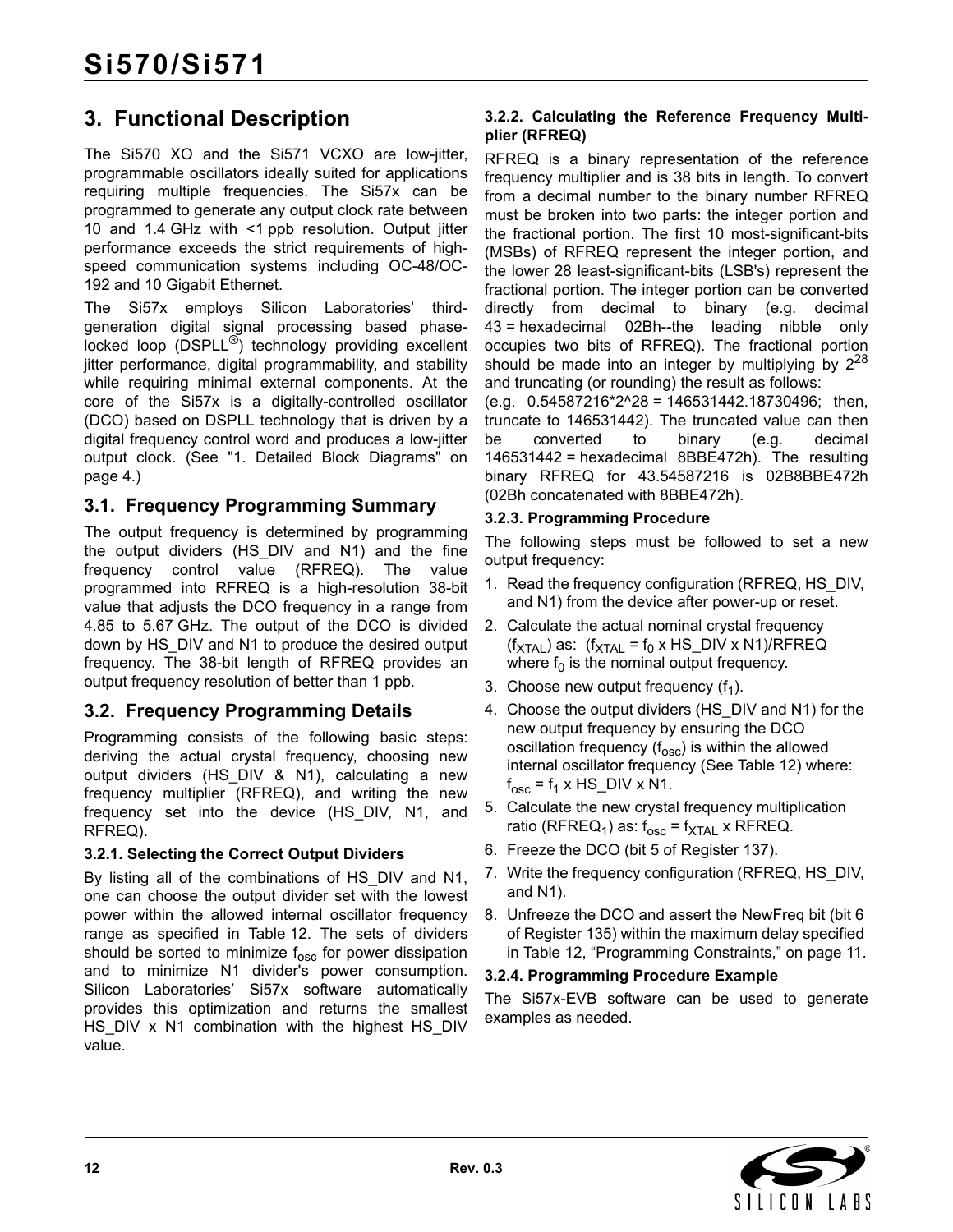### <span id="page-12-0"></span>**3.3. I2C Interface**

The control interface to the Si570 is an  $1<sup>2</sup>C$ -compatible 2-wire bus for bidirectional communication. The bus consists of a bidirectional serial data line (SDA) and a serial clock input (SCL). Both lines must be connected to the positive supply via an external pullup. Fast mode operation is supported for transfer rates up to 400 kbps as specified in the I<sup>2</sup>C-Bus Specification standard.

[Figure 3](#page-12-1) shows the command format for both read and write access. Data is always sent MSB first. The timing specifications and timing diagram for the  $I<sup>2</sup>C$  bus can be found in the I<sup>2</sup>C-Bus Specification standard (fast mode operation). The device  $1^2C$  address is specified in the part number.

<span id="page-12-1"></span>

| S | Slave Address                                                                                                                                    | $\Omega$ | A | <b>Byte Address</b>                                    | A |  | Data                      | Α |  | Data |  | A | P |  |  |
|---|--------------------------------------------------------------------------------------------------------------------------------------------------|----------|---|--------------------------------------------------------|---|--|---------------------------|---|--|------|--|---|---|--|--|
|   | Write Command                                                                                                                                    |          |   |                                                        |   |  |                           |   |  |      |  |   |   |  |  |
|   |                                                                                                                                                  |          |   |                                                        |   |  |                           |   |  |      |  |   |   |  |  |
| S | Slave Address<br><b>Byte Address</b><br>S<br>Slave Address<br>$\mathsf{A}$<br>Data<br>Data A<br>P<br>$\mathbf{0}$<br>A<br>A<br>$\mathbf{1}$<br>A |          |   |                                                        |   |  |                           |   |  |      |  |   |   |  |  |
|   |                                                                                                                                                  |          |   |                                                        |   |  |                           |   |  |      |  |   |   |  |  |
|   | <b>Read Command</b>                                                                                                                              |          |   |                                                        |   |  |                           |   |  |      |  |   |   |  |  |
|   |                                                                                                                                                  |          |   | Address auto incremented after each data read or write |   |  |                           |   |  |      |  |   |   |  |  |
|   |                                                                                                                                                  |          |   |                                                        |   |  |                           |   |  |      |  |   |   |  |  |
|   |                                                                                                                                                  |          |   | From master to slave                                   |   |  | A - Acknowledge (SDA LOW) |   |  |      |  |   |   |  |  |
|   |                                                                                                                                                  |          |   |                                                        |   |  | $S - START$ condition     |   |  |      |  |   |   |  |  |
|   | $P - STOP$ condition<br>From slave to master                                                                                                     |          |   |                                                        |   |  |                           |   |  |      |  |   |   |  |  |
|   |                                                                                                                                                  |          |   |                                                        |   |  |                           |   |  |      |  |   |   |  |  |
|   | Figure 3. I <sup>2</sup> C Command Format                                                                                                        |          |   |                                                        |   |  |                           |   |  |      |  |   |   |  |  |

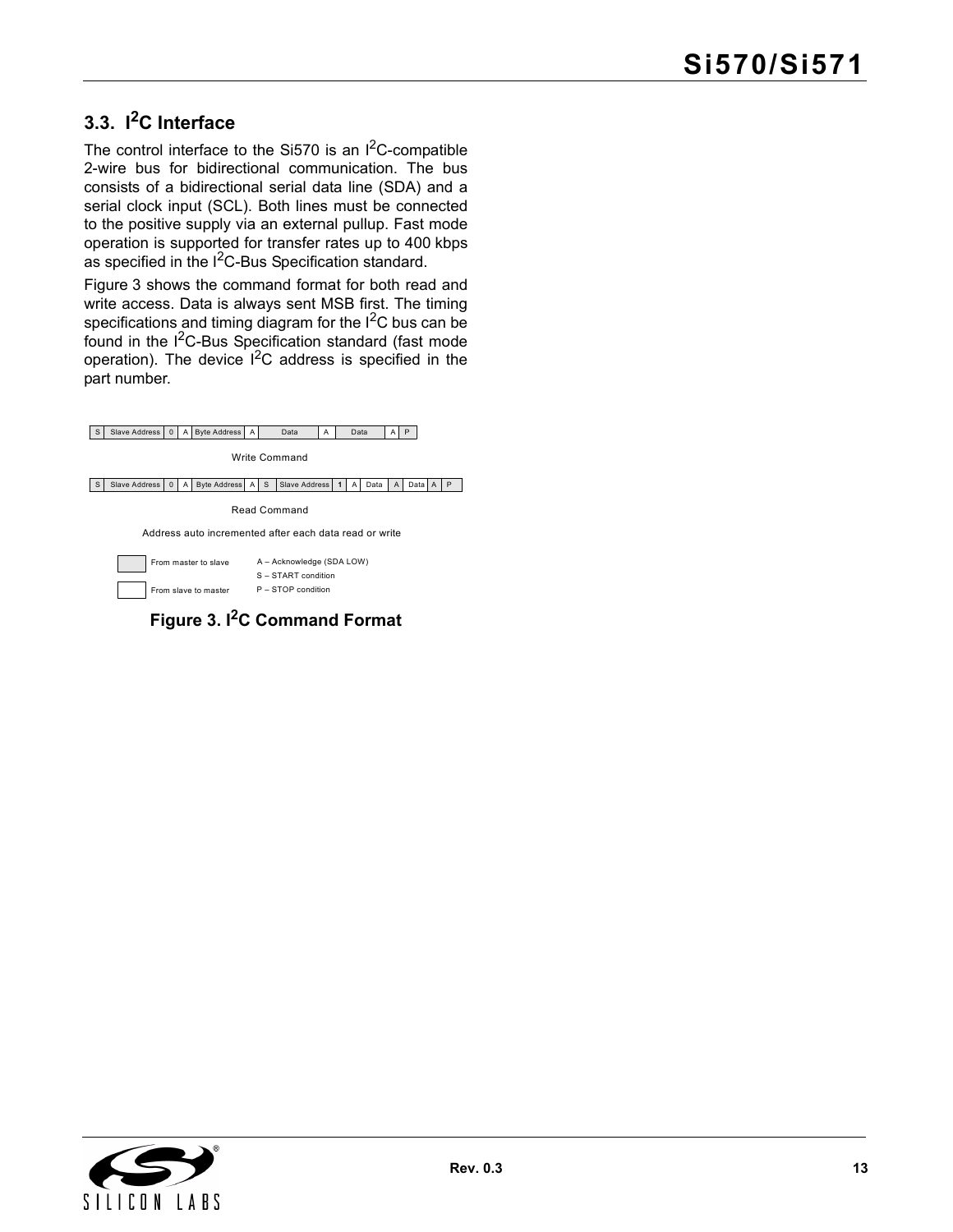### <span id="page-13-0"></span>**4. Serial Port Registers**

**Note:** Any register not listed here is reserved and must not be written. All bits are R/W unless otherwise noted.

| Register          | <b>Name</b>                  | Bit 7   | Bit 6              | Bit 5      | Bit 4        | Bit 3        | Bit 2   | Bit 1 | Bit 0  |
|-------------------|------------------------------|---------|--------------------|------------|--------------|--------------|---------|-------|--------|
| 7                 | High Speed/<br>N1 Dividers   |         | <b>HS DIV[2:0]</b> |            |              |              | N1[6:2] |       |        |
| 8                 | <b>Reference Frequency</b>   | N1[1:0] |                    |            |              | RFREQ[37:32] |         |       |        |
| 9                 | <b>Reference Frequency</b>   |         |                    |            | RFREQ[31:24] |              |         |       |        |
| 10                | Reference Frequency          |         |                    |            | RFREQ[23:16] |              |         |       |        |
| 11                | Reference Frequency          |         |                    |            | RFREQ[15:8]  |              |         |       |        |
| $12 \overline{ }$ | <b>Reference Frequency</b>   |         |                    |            | RFREQ[7:0]   |              |         |       |        |
| 135               | Reset/Memory Control RST REG |         | NewFreg            |            |              |              |         |       | RECALL |
| 137               | Freeze DCO                   |         |                    | Freeze DCO |              |              |         |       |        |

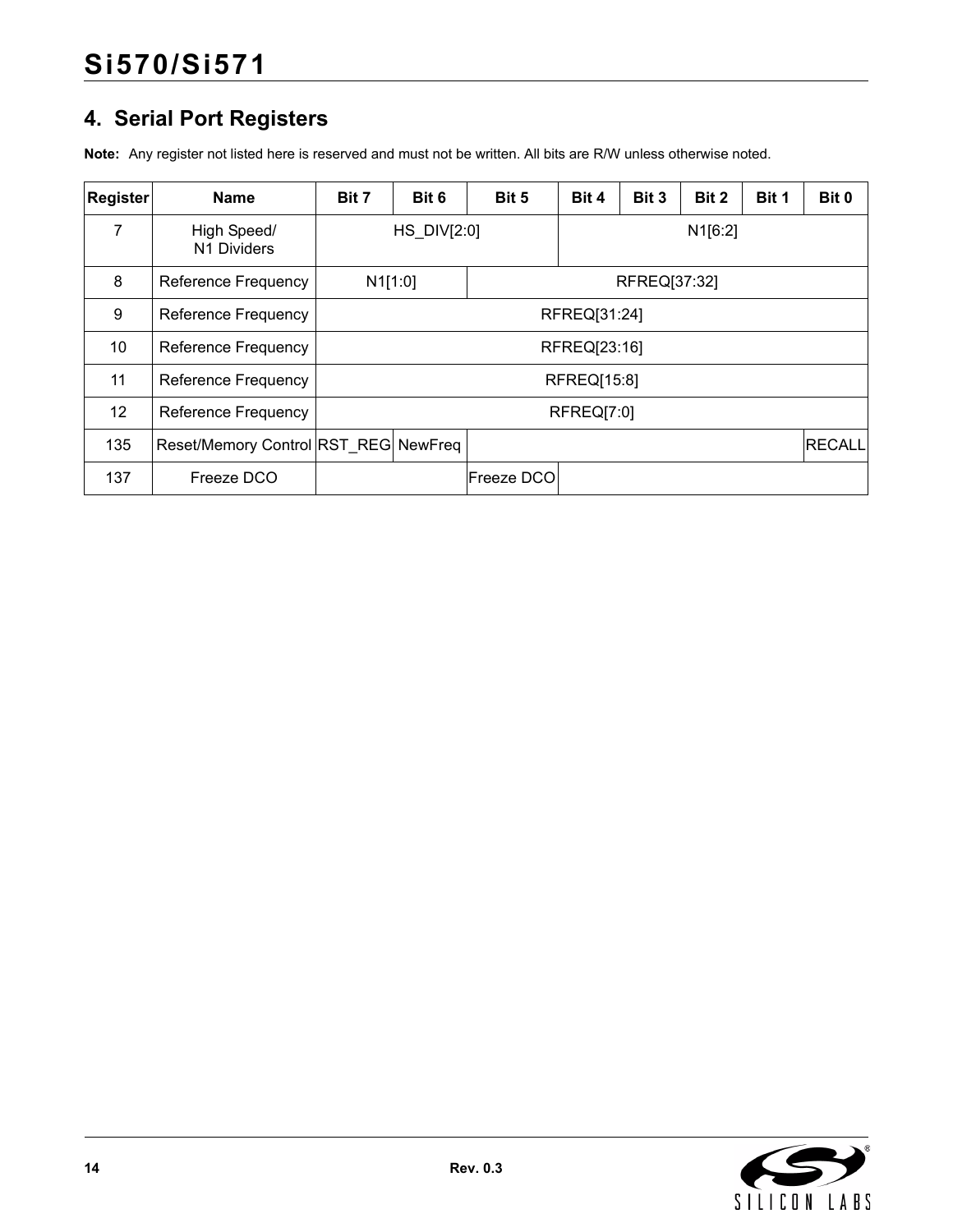#### **Register 7. High Speed/N1 Dividers**

| <b>Bit</b>  | D7            | D <sub>6</sub>                                                                                                          | D <sub>5</sub>                | D <sub>4</sub>                                                                                                                                                                                                                                           | D <sub>3</sub>  | D <sub>2</sub> | D <sub>1</sub> | D <sub>0</sub>                                                                             |  |  |
|-------------|---------------|-------------------------------------------------------------------------------------------------------------------------|-------------------------------|----------------------------------------------------------------------------------------------------------------------------------------------------------------------------------------------------------------------------------------------------------|-----------------|----------------|----------------|--------------------------------------------------------------------------------------------|--|--|
| <b>Name</b> |               | $HS_DIV[2:0]$                                                                                                           |                               | N1[6:2]                                                                                                                                                                                                                                                  |                 |                |                |                                                                                            |  |  |
| <b>Type</b> |               | R/W                                                                                                                     |                               | R/W                                                                                                                                                                                                                                                      |                 |                |                |                                                                                            |  |  |
| <b>Bit</b>  | <b>Name</b>   |                                                                                                                         |                               |                                                                                                                                                                                                                                                          | <b>Function</b> |                |                |                                                                                            |  |  |
| 7:5         | $HS_DIV[2:0]$ | $000 = 4$<br>$001 = 5$<br>$010 = 6$<br>$011 = 7$<br>$100 = Not used$ .<br>$101 = 9$<br>$110 = Not used$ .<br>$111 = 11$ | DCO High Speed Divider.       | Sets value for high speed divider that takes the DCO output $f_{\rm OSC}$ as its clock input.                                                                                                                                                            |                 |                |                |                                                                                            |  |  |
| 4:0         | N1[6:2]       | $0000000 = 1$<br>$1111111 = 2^7$                                                                                        | <b>CLKOUT Output Divider.</b> | Sets value for CLKOUT output divider. Allowed values are [1] and [2, 4, 6, , 2 <sup>'</sup> ]. Illegal<br>ister can be calculated by taking the divider ratio minus one. For example, to divide by 10,<br>write 0001001 (9 decimal) to the N1 registers. |                 |                |                | odd divider values will be rounded up to the nearest even value. The value for the N1 reg- |  |  |

#### **Register 8. Reference Frequency**

| <b>Bit</b>  | D7   | D <sub>6</sub> | D <sub>5</sub> | D4           | D <sub>3</sub>           | D <sub>2</sub> | D <sub>1</sub> | D <sub>0</sub> |  |  |  |
|-------------|------|----------------|----------------|--------------|--------------------------|----------------|----------------|----------------|--|--|--|
| <b>Name</b> |      | N1[1:0]        |                | RFREQ[37:32] |                          |                |                |                |  |  |  |
| Type        |      | R/W            |                | R/W          |                          |                |                |                |  |  |  |
| ___         | $ -$ |                |                |              | $\overline{\phantom{a}}$ |                |                |                |  |  |  |

| <b>Bit</b> | <b>Name</b>  | <b>Function</b>                                                                                                                                                                                                                                                                                                                                                                       |
|------------|--------------|---------------------------------------------------------------------------------------------------------------------------------------------------------------------------------------------------------------------------------------------------------------------------------------------------------------------------------------------------------------------------------------|
| 7:6        | N1[1:0]      | <b>CLKOUT Output Divider.</b>                                                                                                                                                                                                                                                                                                                                                         |
|            |              | Sets value for CLKOUT output divider. Allowed values are [1, 2, 4, 6, , 2 <sup>7</sup> ]. Illegal odd<br>divider values will be rounded up to the nearest even value. The value for the N1 regis-<br>ter can be calculated by taking the divider ratio minus one. For example, to divide by<br>10, write 0001001 (9 decimal) to the N1 registers.<br>$0000000 = 1$<br>$1111111 = 2^7$ |
| 5:0        | RFREQ[37:32] | <b>Reference Frequency.</b>                                                                                                                                                                                                                                                                                                                                                           |
|            |              | Frequency control input to DCO.                                                                                                                                                                                                                                                                                                                                                       |

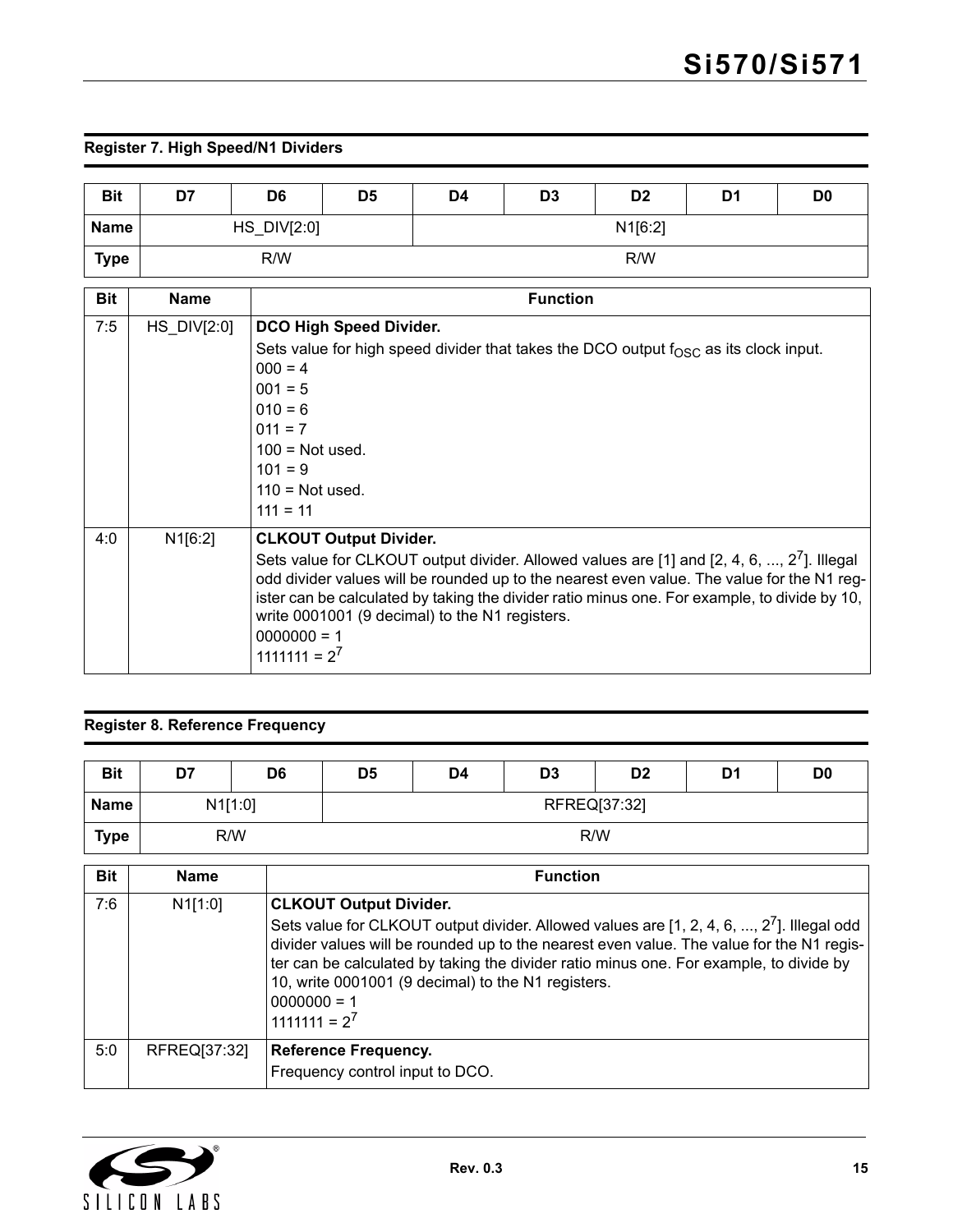#### **Register 9. Reference Frequency**

| <b>Bit</b>  | D7           | D <sub>0</sub><br>D6<br>D <sub>5</sub><br>D <sub>3</sub><br>D <sub>2</sub><br>D1<br>D4 |                                                                |  |  |  |  |  |  |  |  |
|-------------|--------------|----------------------------------------------------------------------------------------|----------------------------------------------------------------|--|--|--|--|--|--|--|--|
| <b>Name</b> |              | RFREQ[31:24]                                                                           |                                                                |  |  |  |  |  |  |  |  |
| <b>Type</b> |              | R/W                                                                                    |                                                                |  |  |  |  |  |  |  |  |
| <b>Bit</b>  | <b>Name</b>  | <b>Function</b>                                                                        |                                                                |  |  |  |  |  |  |  |  |
| 7:0         | RFREQ[31:24] |                                                                                        | <b>Reference Frequency.</b><br>Frequency control input to DCO. |  |  |  |  |  |  |  |  |

#### **Register 10. Reference Frequency**

| <b>Bit</b>  | D7           | D6                          | D <sub>5</sub>                  | D4 | D <sub>3</sub>  | D <sub>2</sub> | D1 | D <sub>0</sub> |  |  |  |
|-------------|--------------|-----------------------------|---------------------------------|----|-----------------|----------------|----|----------------|--|--|--|
| <b>Name</b> |              | RFREQ[23:16]                |                                 |    |                 |                |    |                |  |  |  |
| <b>Type</b> |              | R/W                         |                                 |    |                 |                |    |                |  |  |  |
| <b>Bit</b>  | <b>Name</b>  |                             |                                 |    | <b>Function</b> |                |    |                |  |  |  |
| 7:0         | RFREQ[23:16] | <b>Reference Frequency.</b> |                                 |    |                 |                |    |                |  |  |  |
|             |              |                             | Frequency control input to DCO. |    |                 |                |    |                |  |  |  |

#### **Register 11. Reference Frequency**

| <b>Bit</b>  | D7          | D6                                                                            | D <sub>5</sub> | D4 | D <sub>3</sub> | D <sub>2</sub> | D1 | D <sub>0</sub> |  |  |  |
|-------------|-------------|-------------------------------------------------------------------------------|----------------|----|----------------|----------------|----|----------------|--|--|--|
| <b>Name</b> |             | RFREQ[15:8]                                                                   |                |    |                |                |    |                |  |  |  |
| <b>Type</b> |             | R/W                                                                           |                |    |                |                |    |                |  |  |  |
| <b>Bit</b>  | <b>Name</b> | <b>Function</b>                                                               |                |    |                |                |    |                |  |  |  |
| 7:0         |             | RFREQ[15:8]<br><b>Reference Frequency.</b><br>Frequency control input to DCO. |                |    |                |                |    |                |  |  |  |

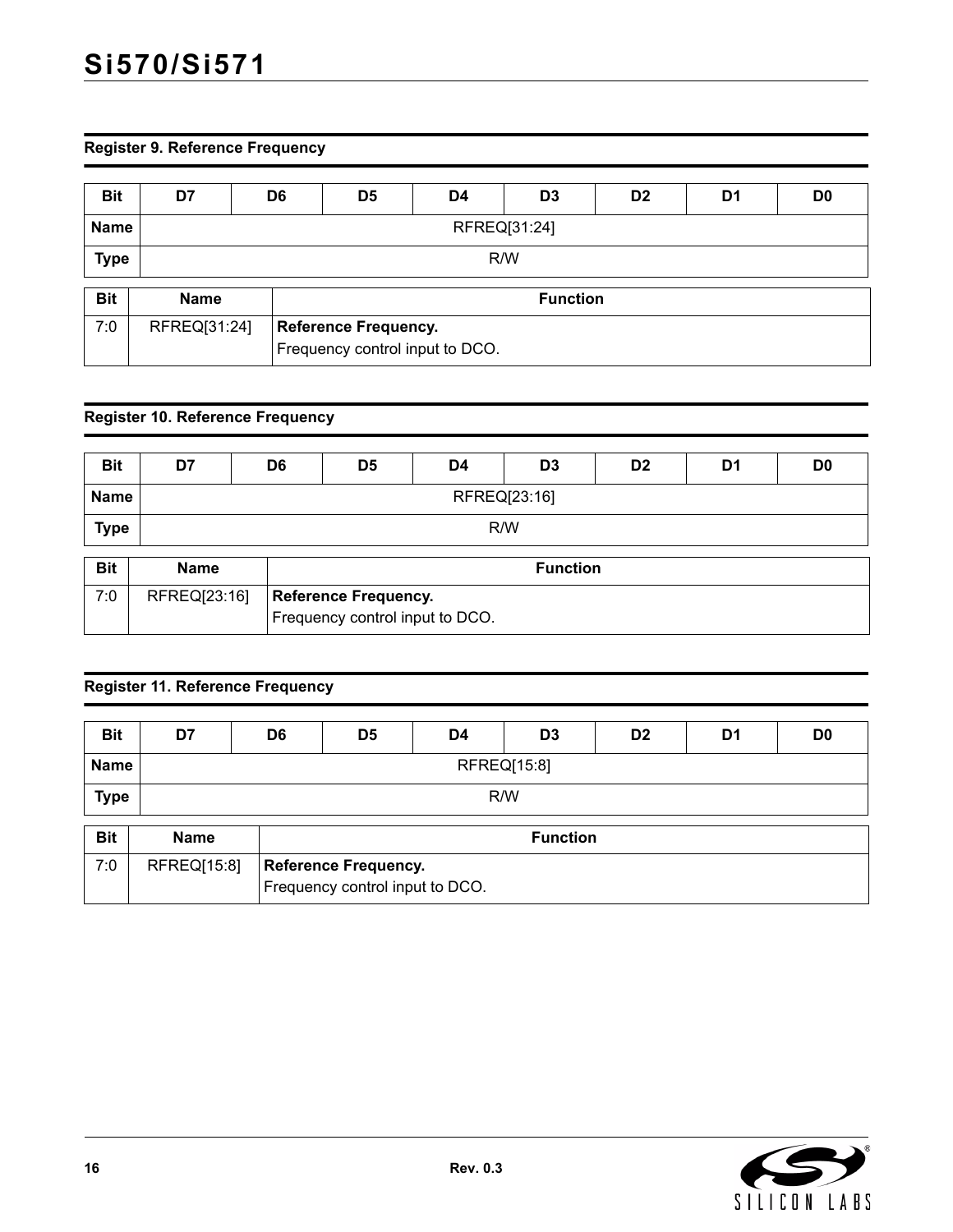#### **Register 12. Reference Frequency**

| <b>Bit</b>  | D7          | D <sub>6</sub> | D <sub>5</sub>                                                 | D4         | D <sub>3</sub>  | D <sub>2</sub> | D1 | D <sub>0</sub> |  |  |  |
|-------------|-------------|----------------|----------------------------------------------------------------|------------|-----------------|----------------|----|----------------|--|--|--|
| <b>Name</b> |             |                |                                                                | RFREQ[7:0] |                 |                |    |                |  |  |  |
| <b>Type</b> |             | R/W            |                                                                |            |                 |                |    |                |  |  |  |
| <b>Bit</b>  | <b>Name</b> |                |                                                                |            | <b>Function</b> |                |    |                |  |  |  |
| 7:0         | RFREQ[7:0]  |                | <b>Reference Frequency.</b><br>Frequency control input to DCO. |            |                 |                |    |                |  |  |  |

#### **Register 135. Reset/Memory Control**

| <b>Bit</b> | D7             | D <sub>6</sub> | D <sub>5</sub> | D4 | D <sub>3</sub> | D <sub>2</sub> | D1 | D <sub>0</sub> |
|------------|----------------|----------------|----------------|----|----------------|----------------|----|----------------|
|            | Name   RST REG | NewFreq        |                |    | N/A            |                |    | RECALL         |
| Type       | R/W            | R/W            |                |    | R/W            |                |    | R/W            |

Reset settings = 00xx xx00

| <b>Bit</b>     | <b>Name</b>    | <b>Function</b>                                                                                                                                                                                       |
|----------------|----------------|-------------------------------------------------------------------------------------------------------------------------------------------------------------------------------------------------------|
| $\overline{7}$ | RST_REG        | <b>Internal Reset.</b><br>$0 =$ Normal operation.<br>1 = Reset of all internal logic. Output tristated during reset.<br>Upon completion of internal logic reset, RST REG is internally reset to zero. |
| 6              | <b>NewFreg</b> | New frequency applied.<br>Alerts the DSPLL that a new frequency configuration has been applied. This bit will<br>clear itself when the new frequency is applied.                                      |
| 5:1            | N/A            | Always zero.                                                                                                                                                                                          |
| $\Omega$       | <b>RECALL</b>  | <b>Recall NVM into RAM.</b><br>$0 = No$ operation.<br>1 = Write NVM bits into RAM. Bit is internally reset following completion of operation.                                                         |

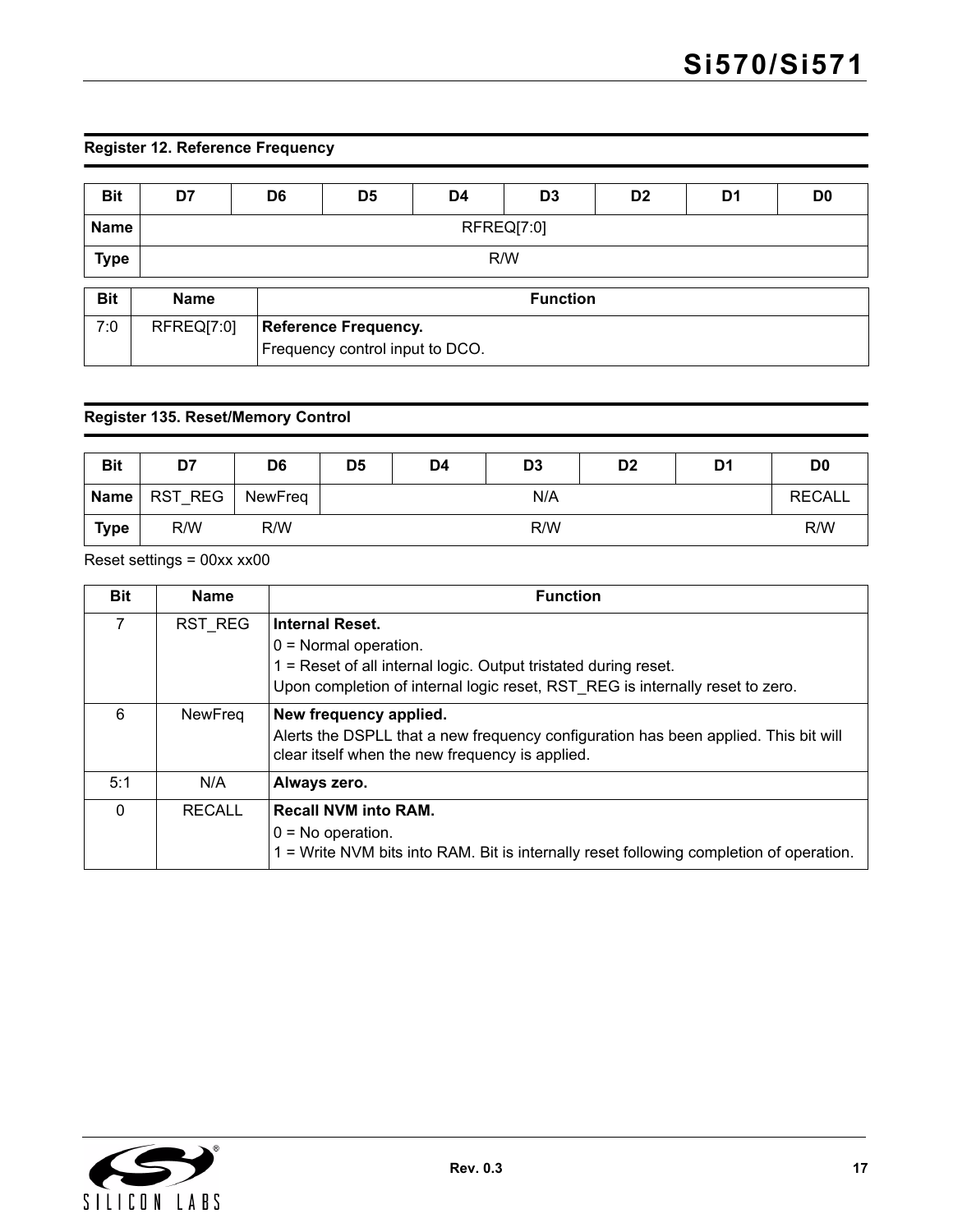#### **Register 137. Freeze DCO**

| <b>Bit</b>  | D7  | D <sub>6</sub> | D <sub>5</sub> | D4 | D <sub>3</sub> | D <sub>2</sub> | D <sub>1</sub> | D <sub>0</sub> |
|-------------|-----|----------------|----------------|----|----------------|----------------|----------------|----------------|
| <b>Name</b> |     |                | Freeze DCO     |    |                |                |                |                |
| <b>Type</b> | R/W |                |                |    |                |                |                |                |

Reset settings = 00xx xx00

| <b>Bit</b> | <b>Name</b>              | <b>Function</b>                                                   |
|------------|--------------------------|-------------------------------------------------------------------|
| 7:6        | Reserved                 |                                                                   |
| 5          | Freeze DCO   Freeze DCO. | Freezes the DSPLL so the frequency configuration can be modified. |
| 4:0        | Reserved                 |                                                                   |

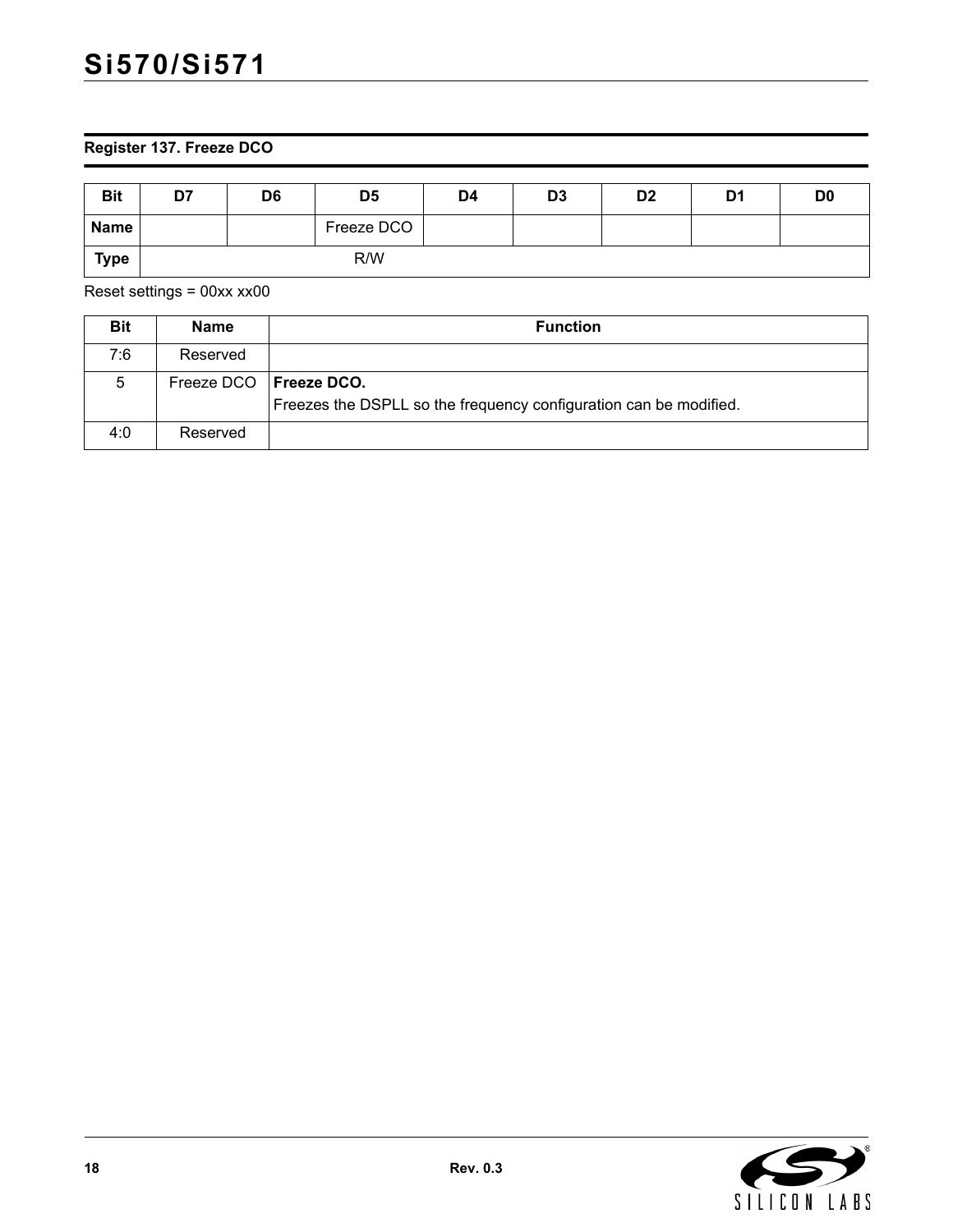### <span id="page-18-0"></span>**5. Si570 (XO) Pin Descriptions**



#### **Table 13. Si570 Pin Descriptions**

| <b>Pin</b>     | <b>Name</b>              | <b>Type</b>                        | <b>Function</b>                                             |
|----------------|--------------------------|------------------------------------|-------------------------------------------------------------|
|                | NC.                      | N/A                                | No Connect.                                                 |
| 2              | <b>OE</b>                | Input                              | Output Enable:<br>See "7. Ordering Information" on page 21. |
| 3              | <b>GND</b>               | Ground                             | Electrical and Case Ground.                                 |
| $\overline{4}$ | CLK+                     | Output                             | Oscillator Output.                                          |
| $\sqrt{5}$     | $CLK-$<br>(N/A for CMOS) | Output                             | <b>Complementary Output</b><br>(N/C for CMOS).              |
| 6              | V <sub>DD</sub>          | Power                              | Power Supply Voltage.                                       |
| 7              | <b>SDA</b>               | <b>Bidirectional</b><br>Open Drain | <sup>2</sup> C Serial Data.                                 |
| 8              | <b>SCL</b>               | Input                              | <sup>2</sup> C Serial Clock.                                |

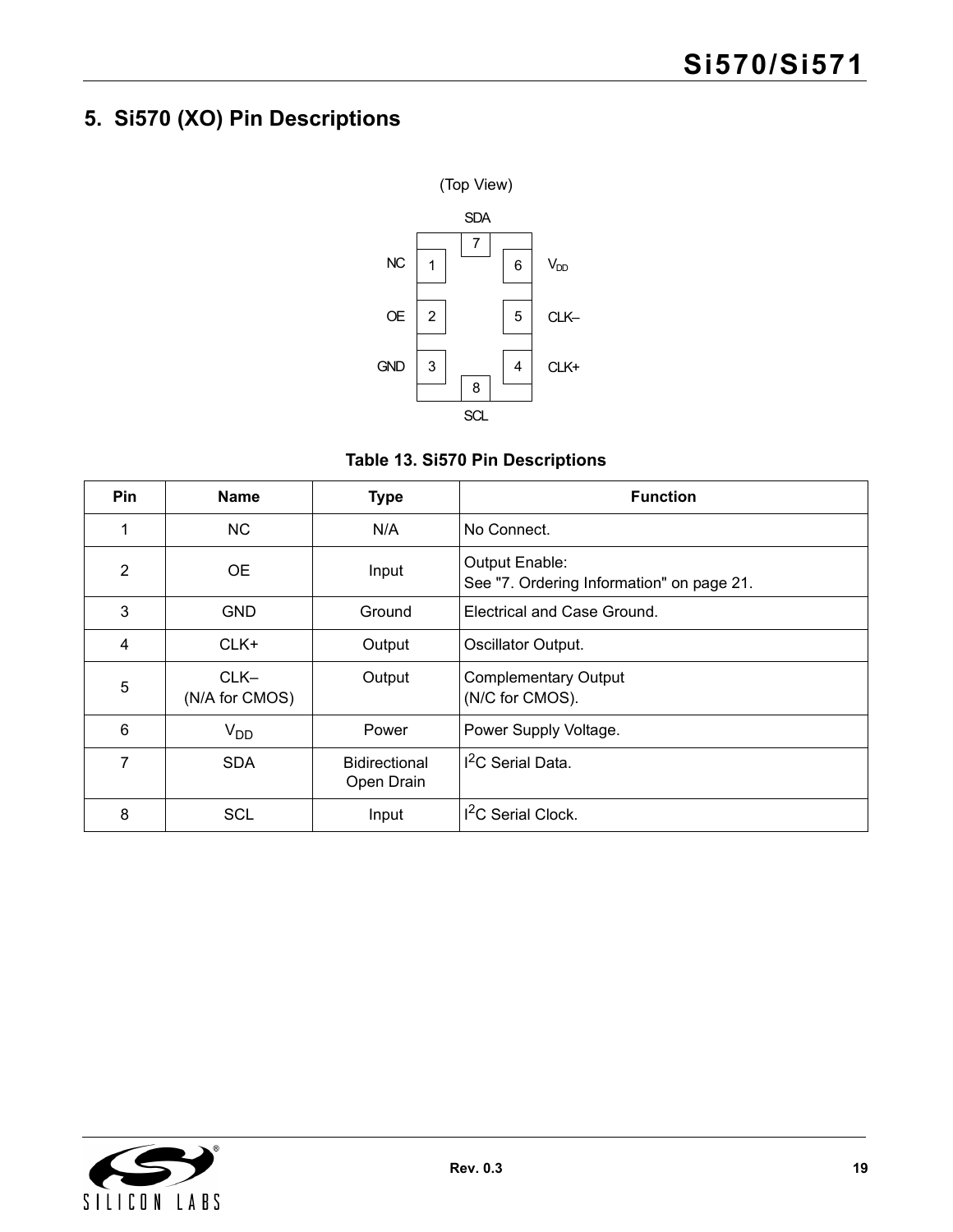### <span id="page-19-0"></span>**6. Si571 (VCXO) Pin Descriptions**





| <b>Pin</b> | <b>Name</b>              | <b>Type</b>                        | <b>Function</b>                                             |
|------------|--------------------------|------------------------------------|-------------------------------------------------------------|
|            | $V_C$                    | Analog Input                       | <b>Control Voltage</b>                                      |
| 2          | <b>OE</b>                | Input                              | Output Enable:<br>See "7. Ordering Information" on page 21. |
| 3          | <b>GND</b>               | Ground                             | Electrical and Case Ground                                  |
| 4          | $CLK+$                   | Output                             | <b>Oscillator Output</b>                                    |
| 5          | $CLK-$<br>(N/A for CMOS) | Output                             | <b>Complementary Output</b><br>(N/C for CMOS)               |
| 6          | V <sub>DD</sub>          | Power                              | Power Supply Voltage                                        |
| 7          | <b>SDA</b>               | <b>Bidirectional</b><br>Open Drain | <sup>2</sup> C Serial Data                                  |
| 8          | <b>SCL</b>               | Input                              | <sup>2</sup> C Serial Clock                                 |

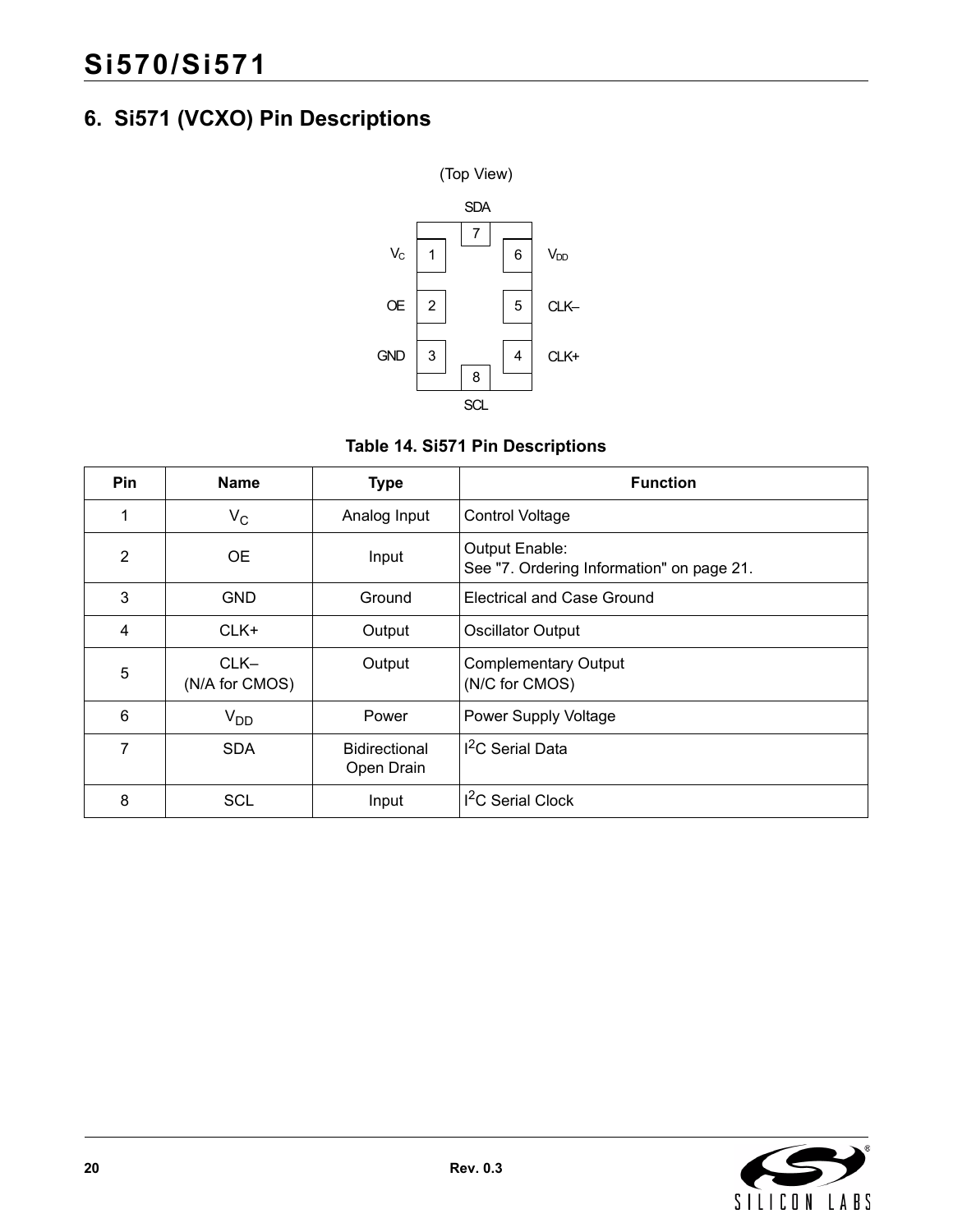### <span id="page-20-0"></span>**7. Ordering Information**

The Si570/Si571 supports a wide variety of options including frequency range, start-up frequency, temperature stability, tuning slope, output format, and  $V_{DD}$ . Specific device configurations are programmed into the Si570/Si571 at time of shipment. Configurations are specified using the Part Number Configuration chart shown below. Silicon Labs provides a web browser-based part number configuration utility to simplify this process. Refer to [www.silabs.com/VCXOPartNumber](http://www.silabs.com/VCXOPartNumber) to access this tool and for further ordering instructions. The Si570/Si571 XO/ VCXO series is supplied in an industry-standard, RoHS compliant, Pb-free, 8-pad, 5 x 7 mm package. Tape and reel packaging is an ordering option.





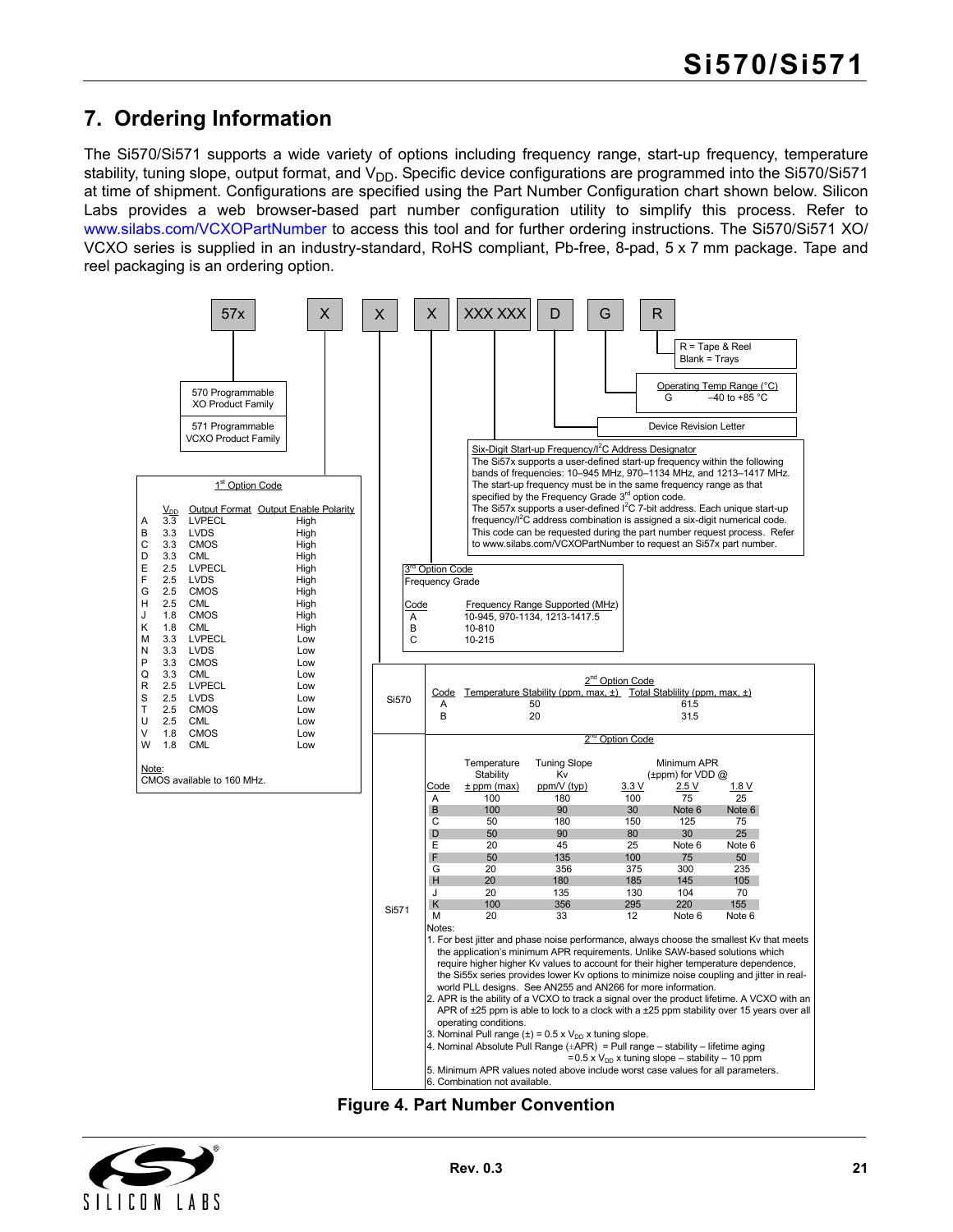### <span id="page-21-0"></span>**8. Si57x Mark Specification**

[Figure 5](#page-21-1) illustrates the mark specification for the Si57x. [Table 15](#page-21-2) lists the line information.



**Figure 5. Mark Specification**

**Table 15. Si57x Top Mark Description**

<span id="page-21-2"></span><span id="page-21-1"></span>

| Line           | <b>Position</b>   | <b>Description</b>                                                                     |
|----------------|-------------------|----------------------------------------------------------------------------------------|
|                | $1 - 10$          | "SiLabs"+ Part Family Number, 5xx (First 3 characters in part number)                  |
| $\overline{2}$ | $1 - 10$          | Si570, Si571: Option1 + Option2 + Option3 + ConfigNum(6) + Temp                        |
| 3              | <b>Trace Code</b> |                                                                                        |
|                | Position 1        | Pin 1 orientation mark (dot)                                                           |
|                | Position 2        | Product Revision (D)                                                                   |
|                | Position 3-6      | Tiny Trace Code (4 alphanumeric characters per assembly release instructions)          |
|                | Position 7        | Year (least significant year digit), to be assigned by assembly site (ex: $2007 = 7$ ) |
|                | Position 8-9      | Calendar Work Week number (1–53), to be assigned by assembly site                      |
|                | Position 10       | "+" to indicate Pb-Free and RoHS-compliant                                             |

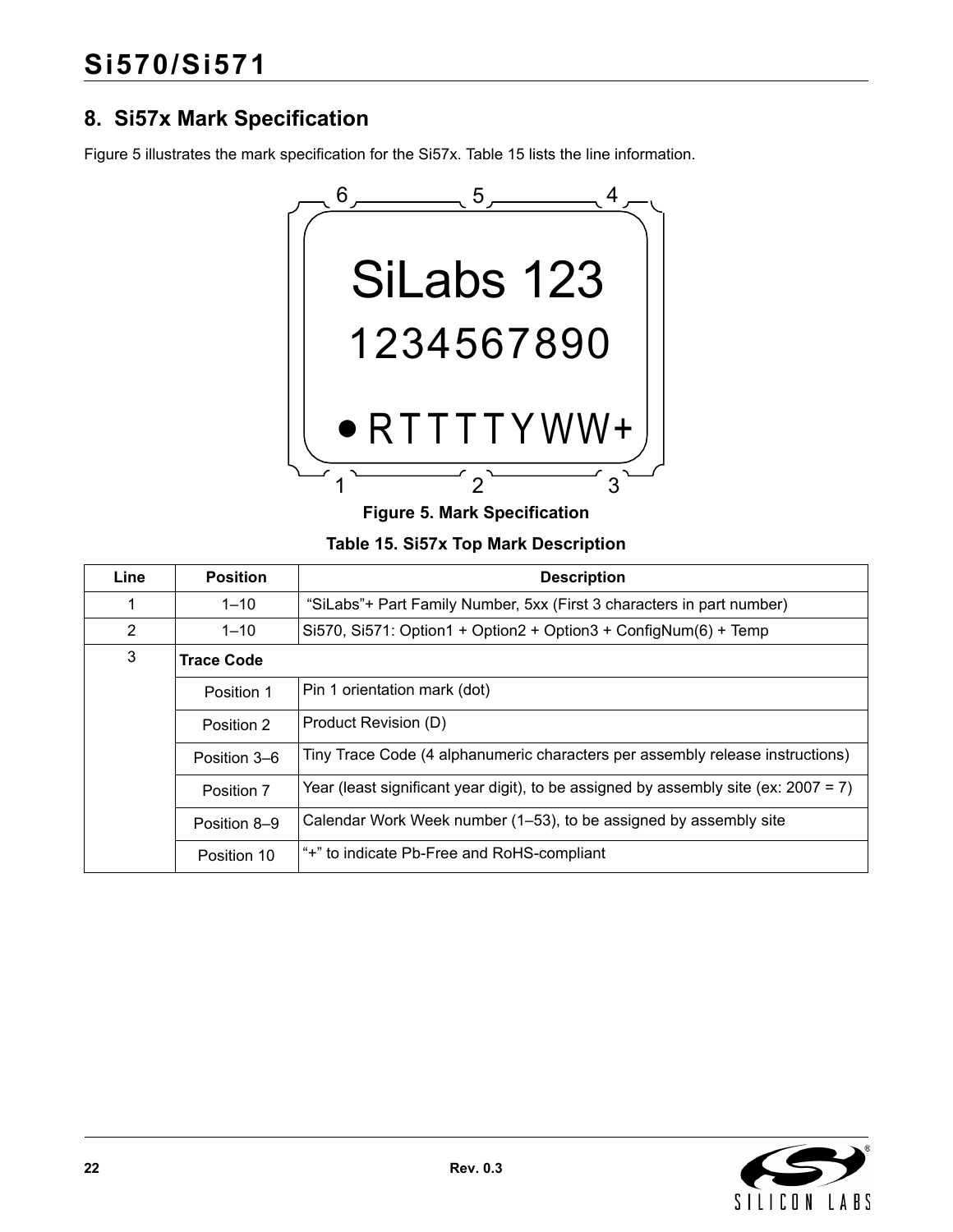### <span id="page-22-0"></span>**9. Outline Diagram and Suggested Pad Layout**

[Figure 6](#page-22-1) illustrates the package details for the Si570/Si571. [Table 16](#page-22-2) lists the values for the dimensions shown in the illustration.



<span id="page-22-2"></span><span id="page-22-1"></span>

#### **Figure 6. Si570/Si571 Outline Diagram**

#### **Table 16. Package Diagram Dimensions (mm)**

| <b>Dimension</b> | Min       | <b>Nom</b> | Max  |
|------------------|-----------|------------|------|
| A                | 1.45      | 1.65       | 1.85 |
| b                | 1.2       | 1.4        | 1.6  |
| C                |           | 0.60 TYP   |      |
| d                | 0.97      | 1.17       | 1.37 |
| D                |           | 7.00 BSC   |      |
| D <sub>1</sub>   | 6.10      | 6.2        | 6.30 |
| е                |           | 2.54 BSC   |      |
| Е                |           | 5.00 BSC   |      |
| E1               | 4.30      | 4.40       | 4.50 |
| L                | 1.07      | 1.27       | 1.47 |
| M                | 0.8       | 1.0        | 1.2  |
| S                | 1.815 BSC |            |      |
| R                | 0.7 REF   |            |      |
| aaa              |           |            | 0.15 |
| bbb              |           |            | 0.15 |
| ccc              |           |            | 0.10 |
| ddd              |           |            | 0.10 |

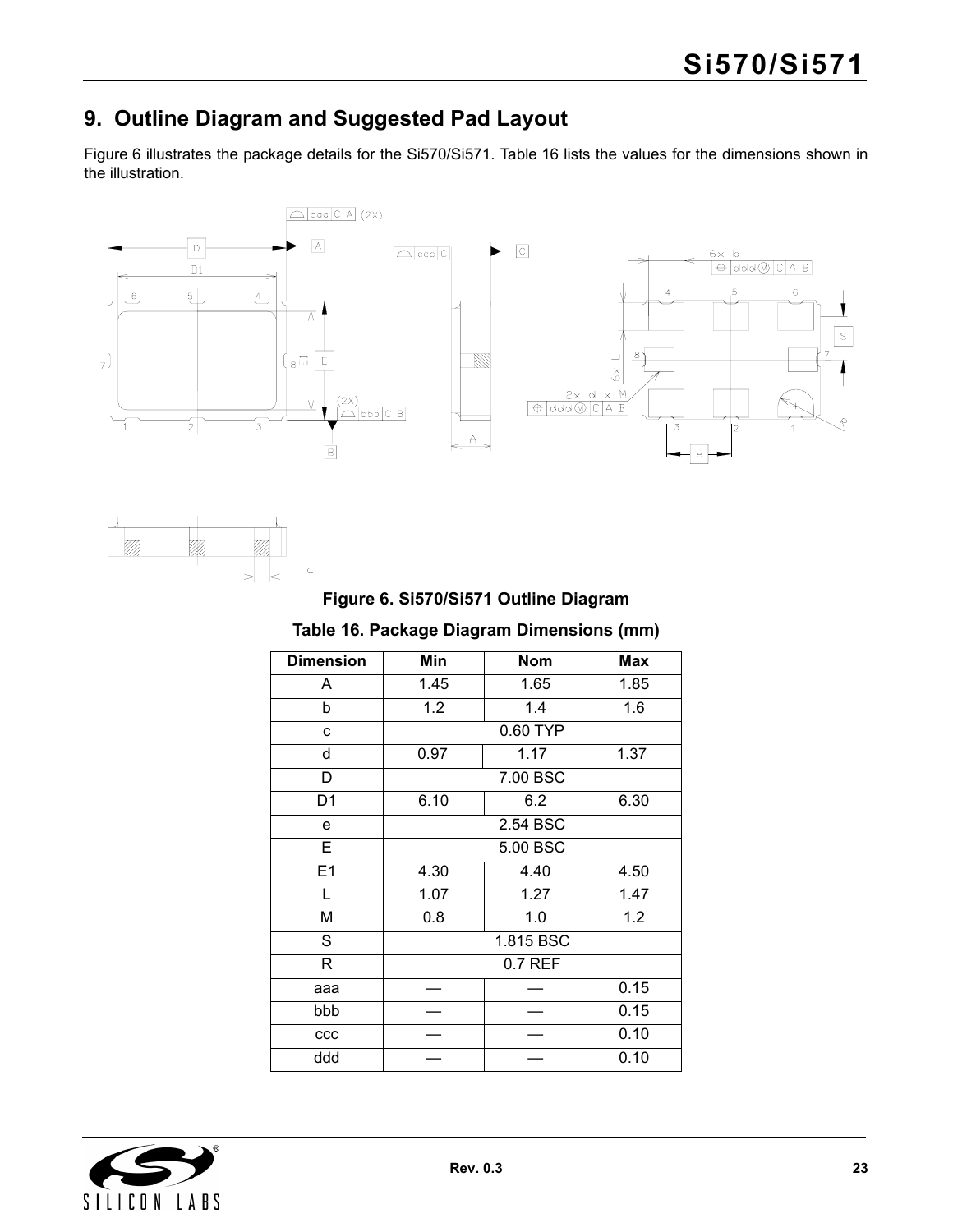### <span id="page-23-0"></span>**10. 8-Pin PCB Land Pattern**

[Figure 7](#page-23-1) illustrates the 8-pin PCB land pattern for the Si570/Si571. [Table 17](#page-23-2) lists the values for the dimensions shown in the illustration.



**Figure 7. Si570/Si571 PCB Land Pattern**

#### **Table 17. PCB Land Pattern Dimensions (mm)**

<span id="page-23-2"></span><span id="page-23-1"></span>

| <b>Dimension</b> | Min       | Max  |  |
|------------------|-----------|------|--|
| D <sub>2</sub>   | 5.08 REF  |      |  |
| D3               | 5.705 REF |      |  |
| e                | 2.54 BSC  |      |  |
| E <sub>2</sub>   | 4.20 REF  |      |  |
| GD               | 0.84      |      |  |
| <b>GE</b>        | 2.00      |      |  |
| VD               | 8.20 REF  |      |  |
| <b>VE</b>        | 7.30 REF  |      |  |
| X <sub>1</sub>   | 1.70 TYP  |      |  |
| X <sub>2</sub>   | 1.545 TYP |      |  |
| Y1               | 2.15 REF  |      |  |
| Y2               | 1.3 REF   |      |  |
| ZD               | 6.78      |      |  |
| ZΕ               |           | 6.30 |  |

#### **Note:**

- **1.** Dimensioning and tolerancing per the ANSI Y14.5M-1994 specification.
- **2.** Land pattern design follows IPC-7351 guidelines.
- **3.** All dimensions shown are at maximum material condition (MMC).
- **4.** Controlling dimension is in millimeters (mm).

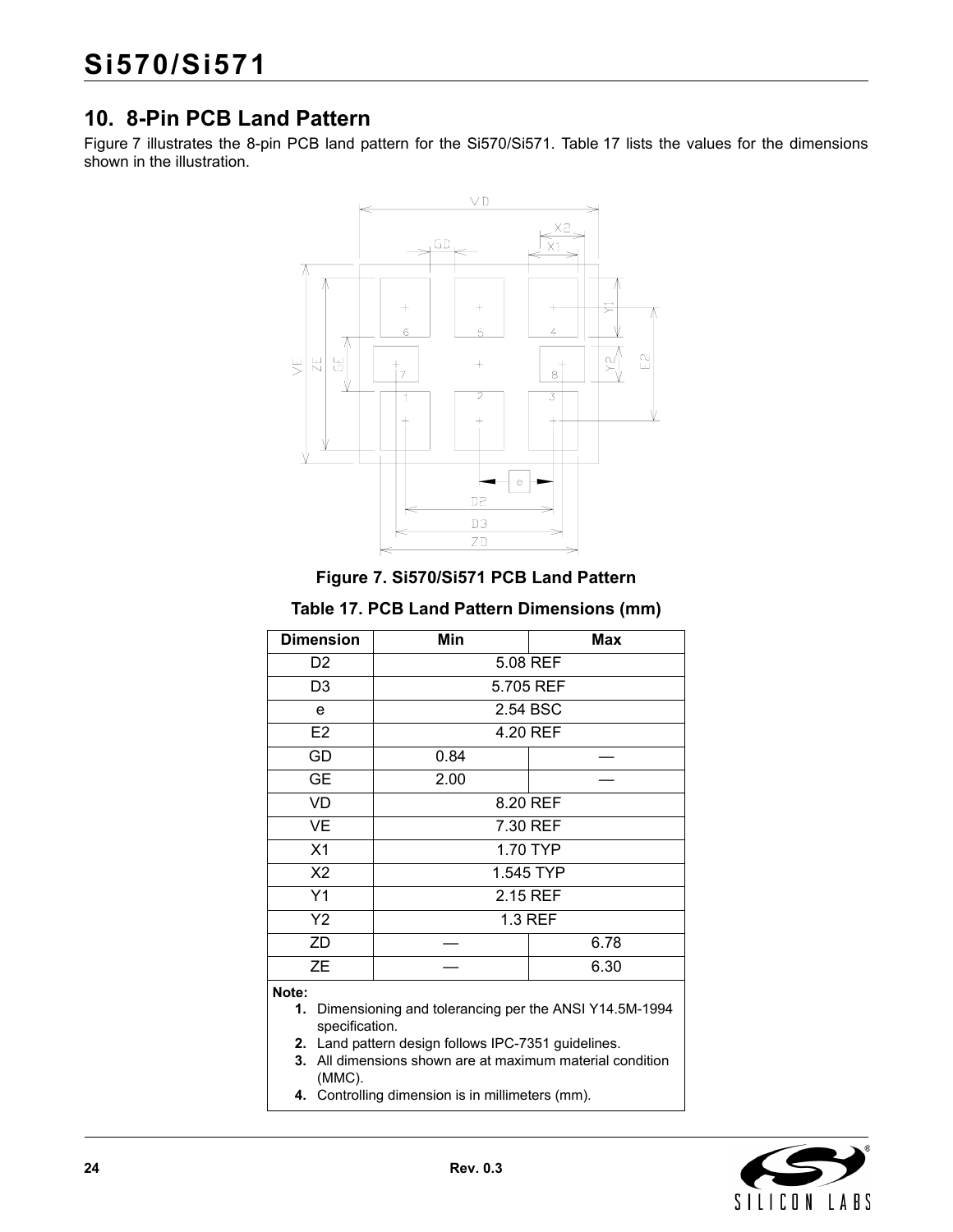### <span id="page-24-0"></span>**DOCUMENT CHANGE LIST**

### **Revision 0.1 to Revision 0.2**

- Updated [" Description" on page 1.](#page-0-0)
- Updated ["1. Detailed Block Diagrams" on page 4](#page-3-0) for both XO and VCXO.
- Updated the Nominal Control Voltage in Table 2, " $V<sub>C</sub>$ [Control Voltage Input," on page 5.](#page-4-2)
- Updated tables to reflect slight performance differences between Si570 and Si571.
- Added detail to the "3.2. Frequency Programming [Details" on page 12.](#page-11-2)
- Revised "3.2.3. Programming Procedure" on page [12.](#page-11-3)
	- Procedure now requires use of two frequency configuration register sets.
	- Procedure now recommends disabling output at powerup to protect equipment not expecting the default output frequency.
- Added second frequency configuration register set to the register tables.
- Added frequency configuration select register.
- Updated ["7. Ordering Information" on page 21](#page-20-0) to be consistent with the Si55x series devices.

#### **Revision 0.2 to Revision 0.3**

- Updated Table 1, "Recommended Operating [Conditions," on page 5.](#page-4-1)
	- Device maintains stable operation over  $-40$  to +85 °C operating temperature range.
	- Supply current specifications updated.
- Updated Table 4, "CLK± Output Levels and [Symmetry," on page 7.](#page-6-0)
	- Updated LVDS differential peak-peak swing specifications.
- Updated Table 5, "CLK± Output Phase Jitter [\(Si570\)," on page 7.](#page-6-1)
- Updated Table 6, "CLK± Output Phase Jitter [\(Si571\)," on page 8.](#page-7-0)
- Updated Table 7, "CLK± Output Period Jitter," on [page 9.](#page-8-0)
	- Revised period jitter specifications.
- Updated Table 10, "Absolute Maximum Ratings," on [page 10](#page-9-0) to reflect the soldering temperature time at 260 ºC is 20–40 sec per JEDEC J-STD-020C.
- **Updated device programming procedure in Section** ["3.2.3. Programming Procedure" on page 12.](#page-11-3)
- Updated ["7. Ordering Information" on page 21](#page-20-0). • Changed ordering instructions to revision D.
- Added ["8. Si57x Mark Specification" on page 22.](#page-21-0)